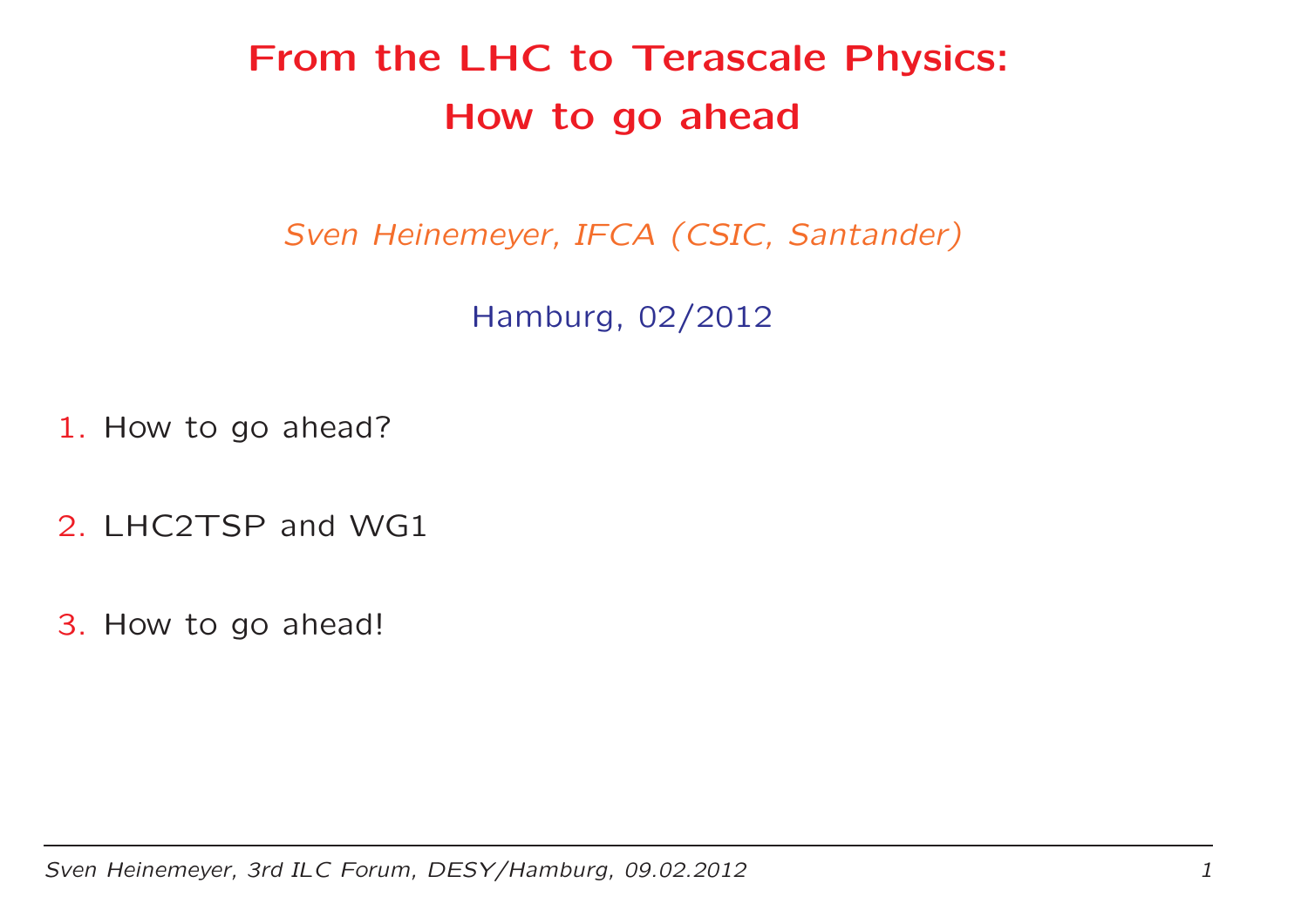## Why do we not construct the ILC tomorrow?

- "overall" strategy is needed
- the ILC is not really cheap (but also not absurdly expensive!)
- $-$  at least Europe has to to ahead united

#### European Strategy of Particle Physics

- "European Strategy Update" (group)
- $-$  decision in  $\sim$  September/October 2012
- ILC needs endorsement to go ahead

### Encouraging development in Japan!!

 $-$  but this talk will not depend on it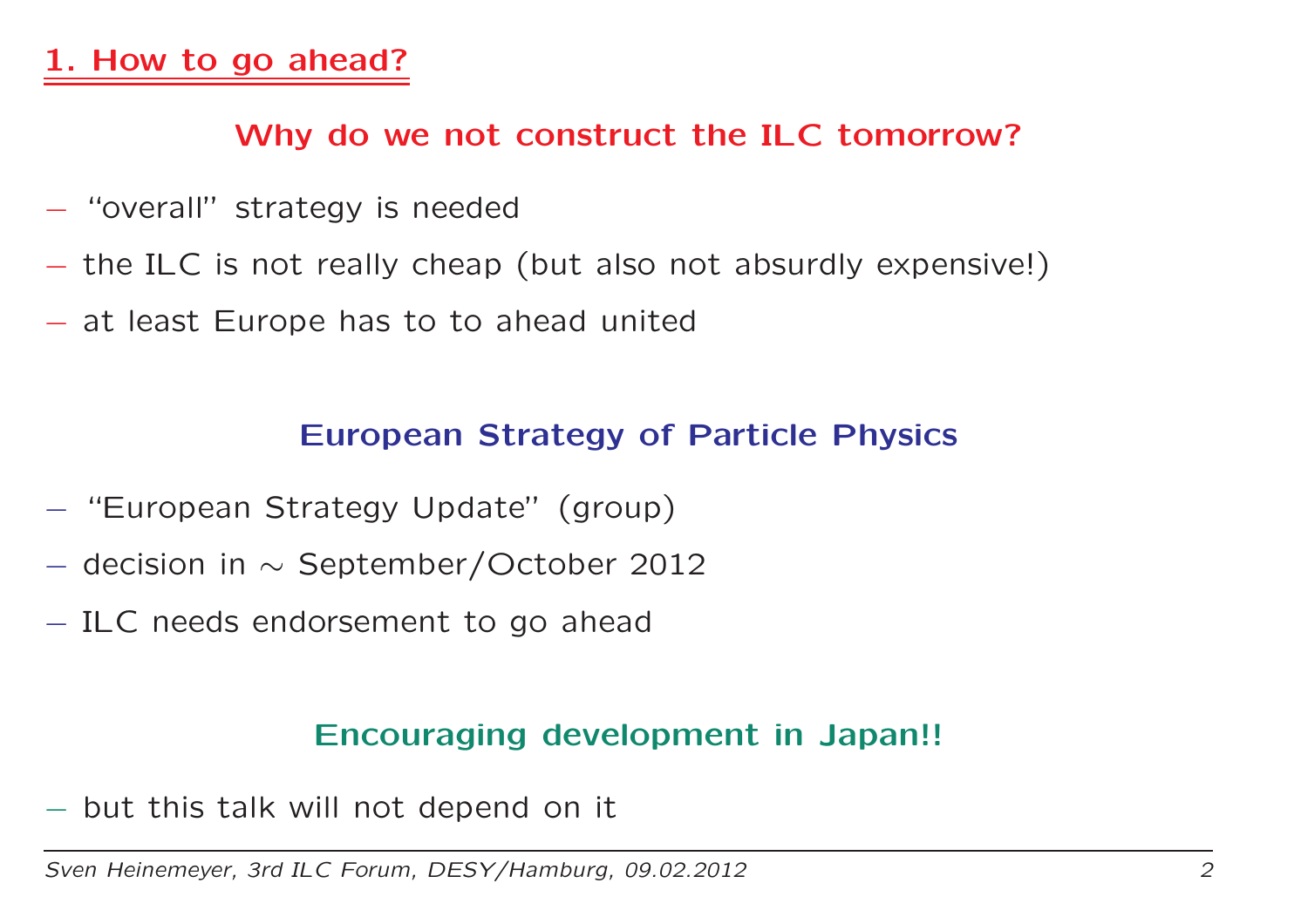## Early LHC results: <sup>a</sup> possible window of opportunity

- Exciting results from the early LHC data could open up <sup>a</sup> window of opportunity for securing <sup>a</sup> long-term future of the field: possibility to bring <sup>a</sup> new major facility on the way
- The particle physics community will have to act quickly and speak with <sup>a</sup> unanimous voice:

We will need to come up with <sup>a</sup> convincing and scientifically solid conclusion on how to proceed

 $\Rightarrow$  The particle physics community (WE!) should<br>interpret the LHC data on the read to future interpret the LHC data on the road to future experiments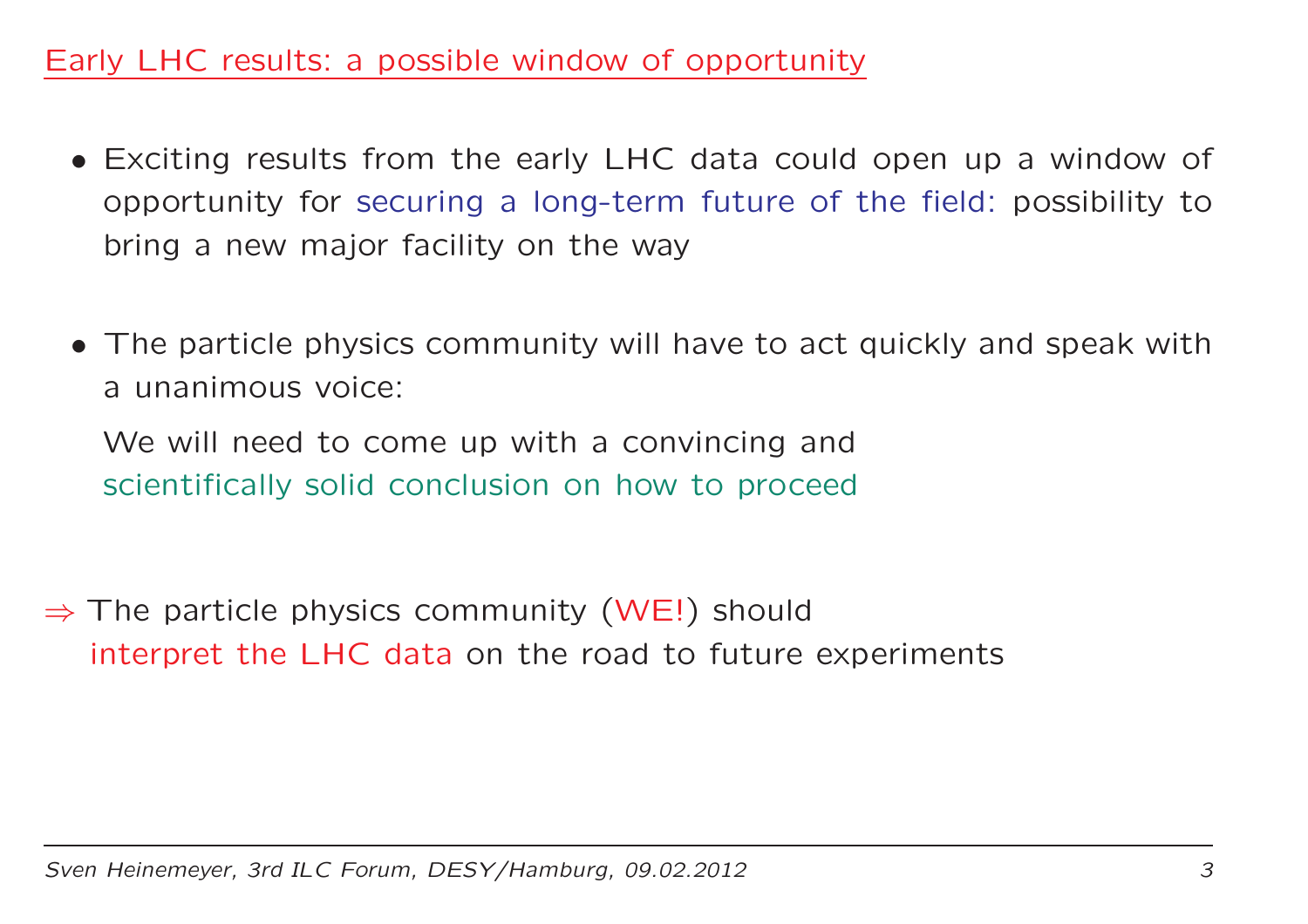First Workshop:

'The LHC early phase for the ILC' (April 12–14, 2007, Fermilab)

Focus was on implications for the ILC

workshop charge:

• What could be the impact of early LHC results on the choice of the ultimate ILC energy range and the ILC upgrade path?

Could there be issues that would need to be implemented into the ILCmachine and detectors design from the start?

- Could there be cases that would change the consensus about the physics case for an ILC with an energy of about <sup>500</sup> GeV?
- What are the prospects for LHC / ILC interplay based on early LHC data?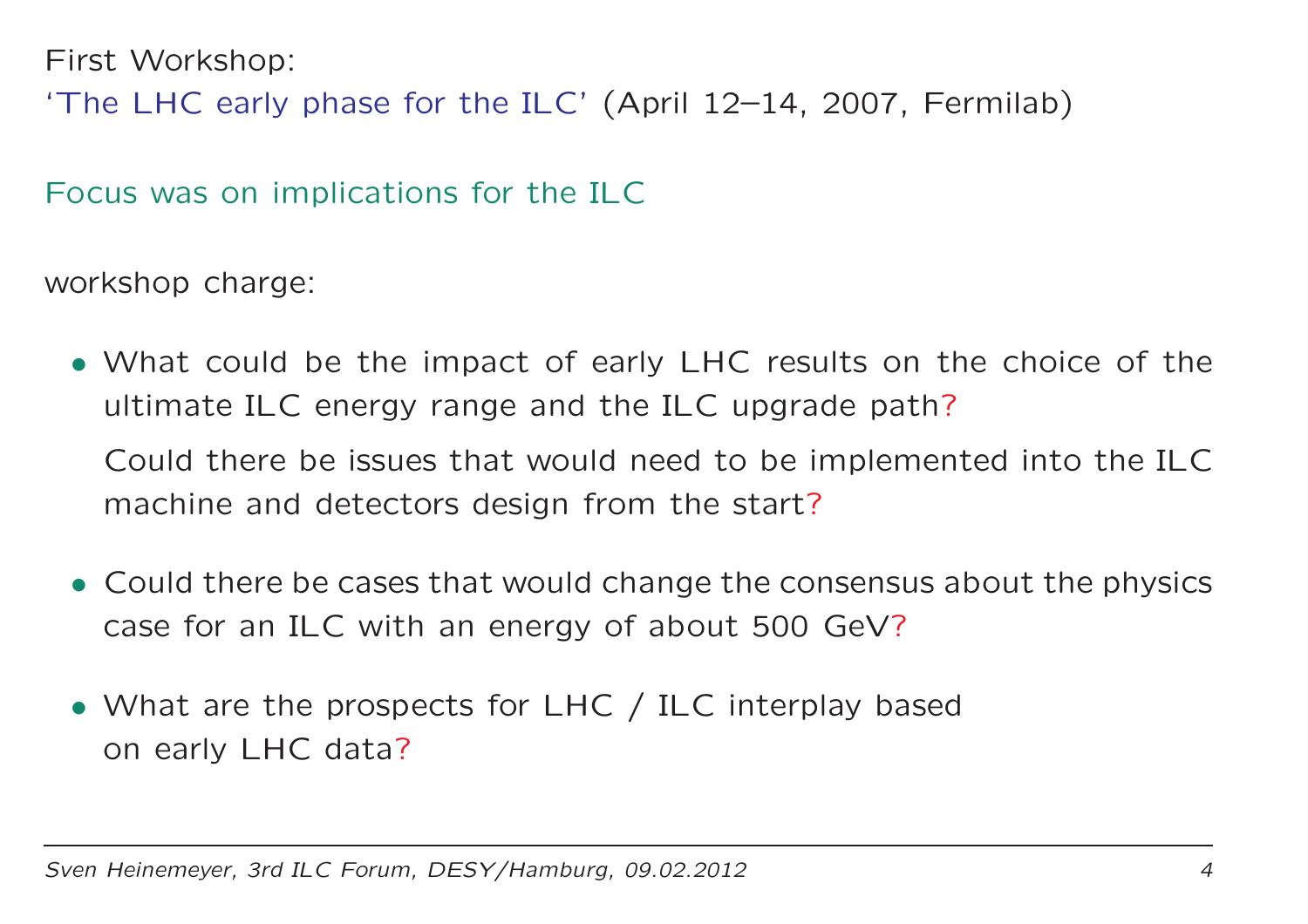CERN Theory Institute: "From the LHC to Future Colliders"

(February 9–27, 2009, at CERN)

Organizers:

Albert De Roeck, John Ellis, Christophe Grojean, S.H., Karl Jakobs, Georg Weiglein, James Wells

Goals:

- Discuss recent physics developments
- Anticipate near-term capabilities of Tevatron, LHC and other experiments
- Have discussions on the most effective ways to be prepared for giving science input to plans of the post-LHC era

Considered future options for accelerator-based facilities at the TeV scale beyond the first phase of the LHC: SLHC, ILC, CLIC, LHeC, Muon Collider, ...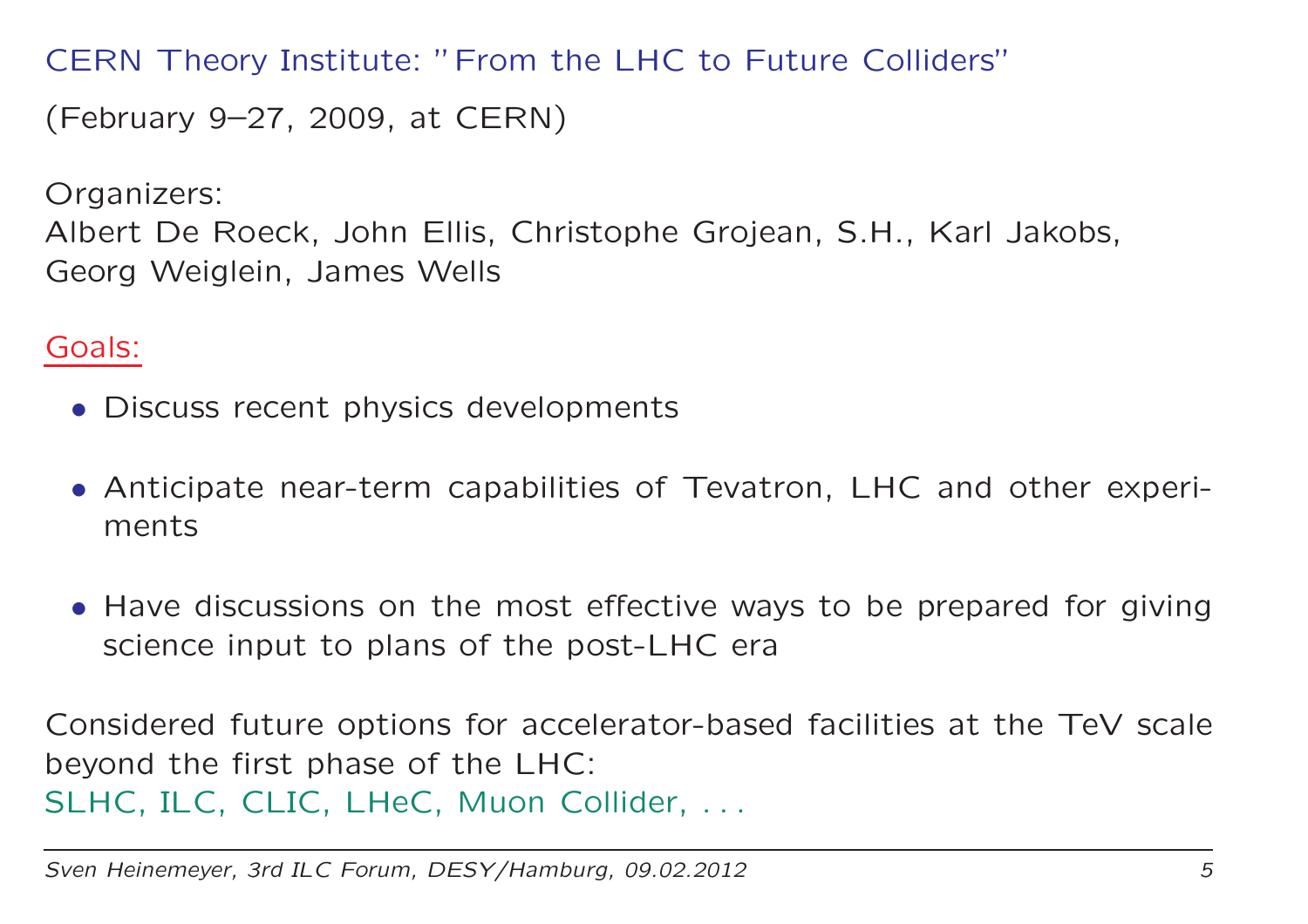CERN Theory Institute: "From the LHC to Future Colliders"

(February 9–27, 2009, at CERN)

- "Dry run" for early LHC data
- $-$  assumptions: 10 fb<sup>-1</sup> © 14 TeV

 final document: "From the LHC to Future Colliders" Eur. Phys. J. <sup>C</sup> <sup>66</sup> (2010) 525, arXiv:0909.3240 [hep-ph]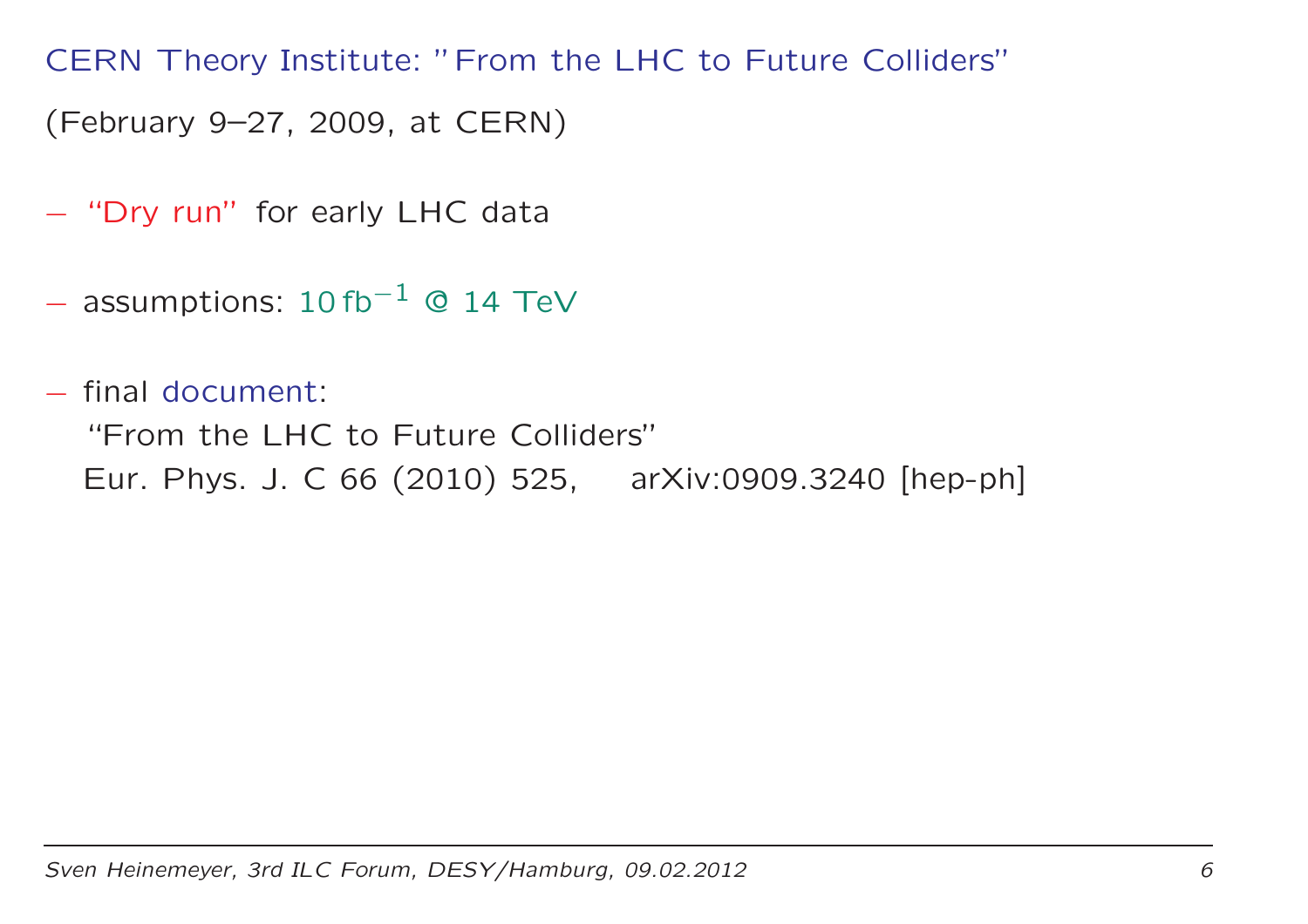CERN Theory Institute: "From the LHC to Future Colliders"

(February 9–27, 2009, at CERN)

- "Dry run" for early LHC data
- $-$  assumptions: 10 fb<sup>-1</sup> © 14 TeV
- final document: "From the LHC to Future Colliders" Eur. Phys. J. <sup>C</sup> <sup>66</sup> (2010) 525, arXiv:0909.3240 [hep-ph]

#### But now we really have LHC data!

What to do now?

New workshop series: From the LHC to Terascale Physics (LHC2TSP)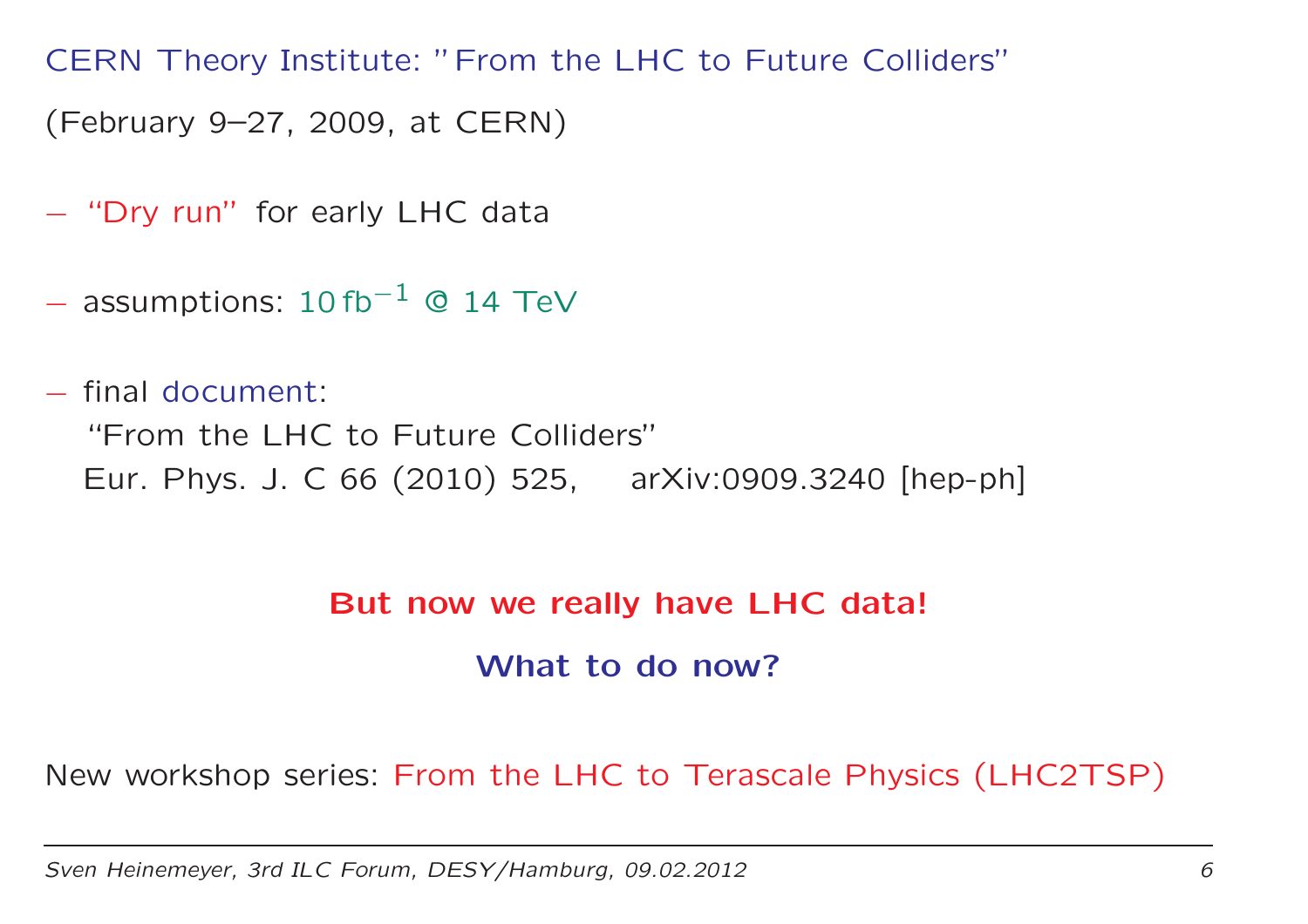# 2. LHC2TSP and WG1

# LHC2TSP:

- Workshop series
- Organizers: O. Buchmüller, P. De Jong, A. De Roeck, J. Ellis,<br>G. Greiese, S.I.L. L. Howett, I≤ Jakobs, M. Mangane, E. Teub C. Grojean, S.H., J. Hewett, K. Jakobs, M. Mangano, F. Teubert, G. Weiglein
- First meeting: 28.08. 02.09. <sup>2011</sup>
- $-$  one intermediate working group meeting  $11/2011$
- $-$  next general meeting: 03/2012

WG1: Signals of electroweak symmetry breaking (S.H., M.Kado, C.Mariotti, G.Weiglein, A.Weiler)

WG2: Signatures with missing energy (R.Cavenaugh, J.Hewett, S.Kraml, G.Polesello)

WG3: Other signatures of possible BSM physics (C.Grojean, D.Martinez, J.Santiago Perez, P.Savard, S.Worm)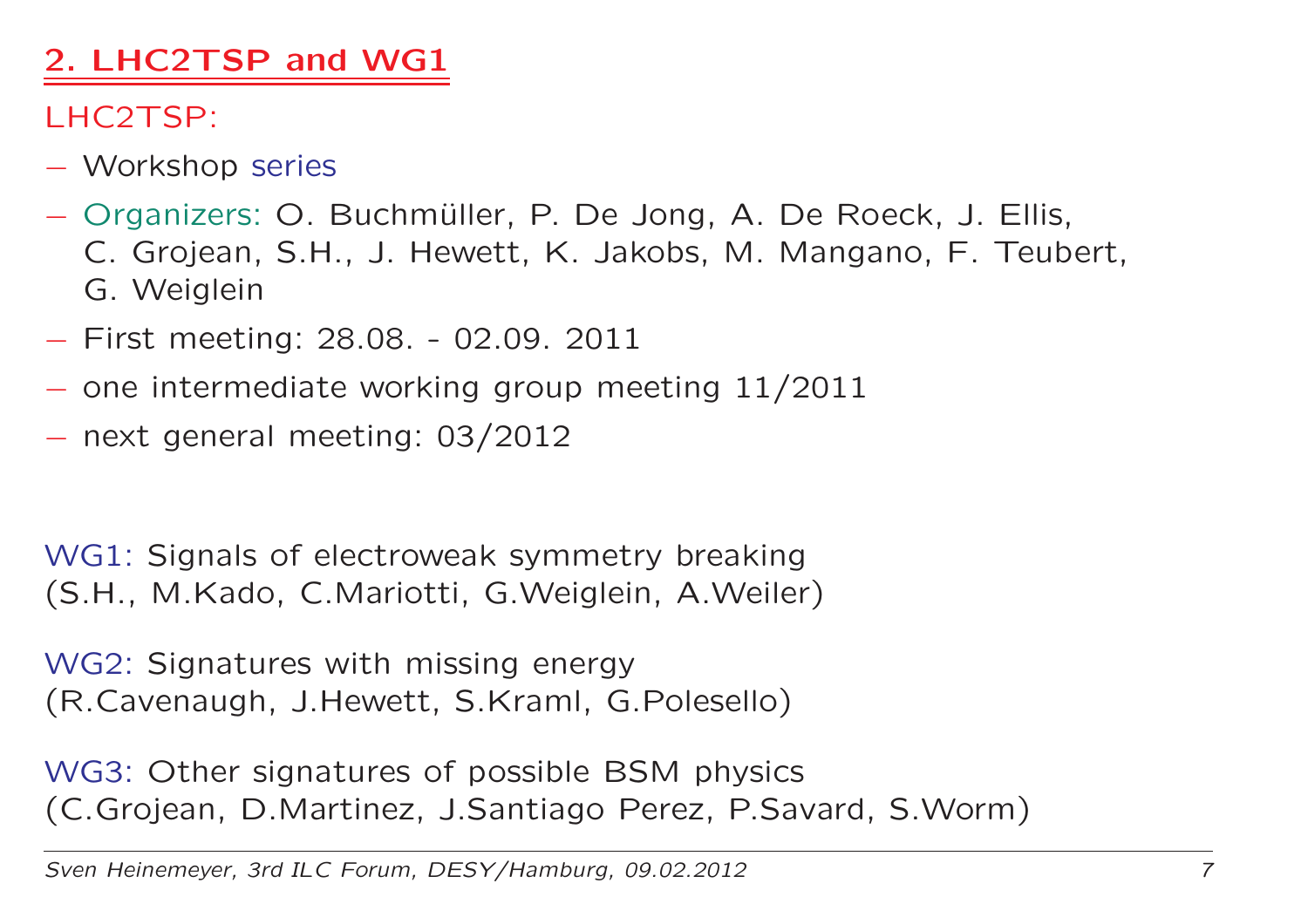## From the LHC2TSP charge:

- ". . . to evaluating the implications of recent results from the LHC, and elsewhere, for TeV-scale physics, and to discuss the impact of these results on the future strategy for particle physics."
- WG1: Signals of electroweak symmetry breaking
- The task of the working groups is to assess the possible interpretations of the experimental results in view of their implications for the future strategy of particle physics.
- The charge for the first meeting:
	- to summarize the experimental situation at this time
	- to start the discussion of possible interpretations
	- to define the lines of work that should be carried out
- final document will be ready in time for the Orsay-type meeting of the European Strategy update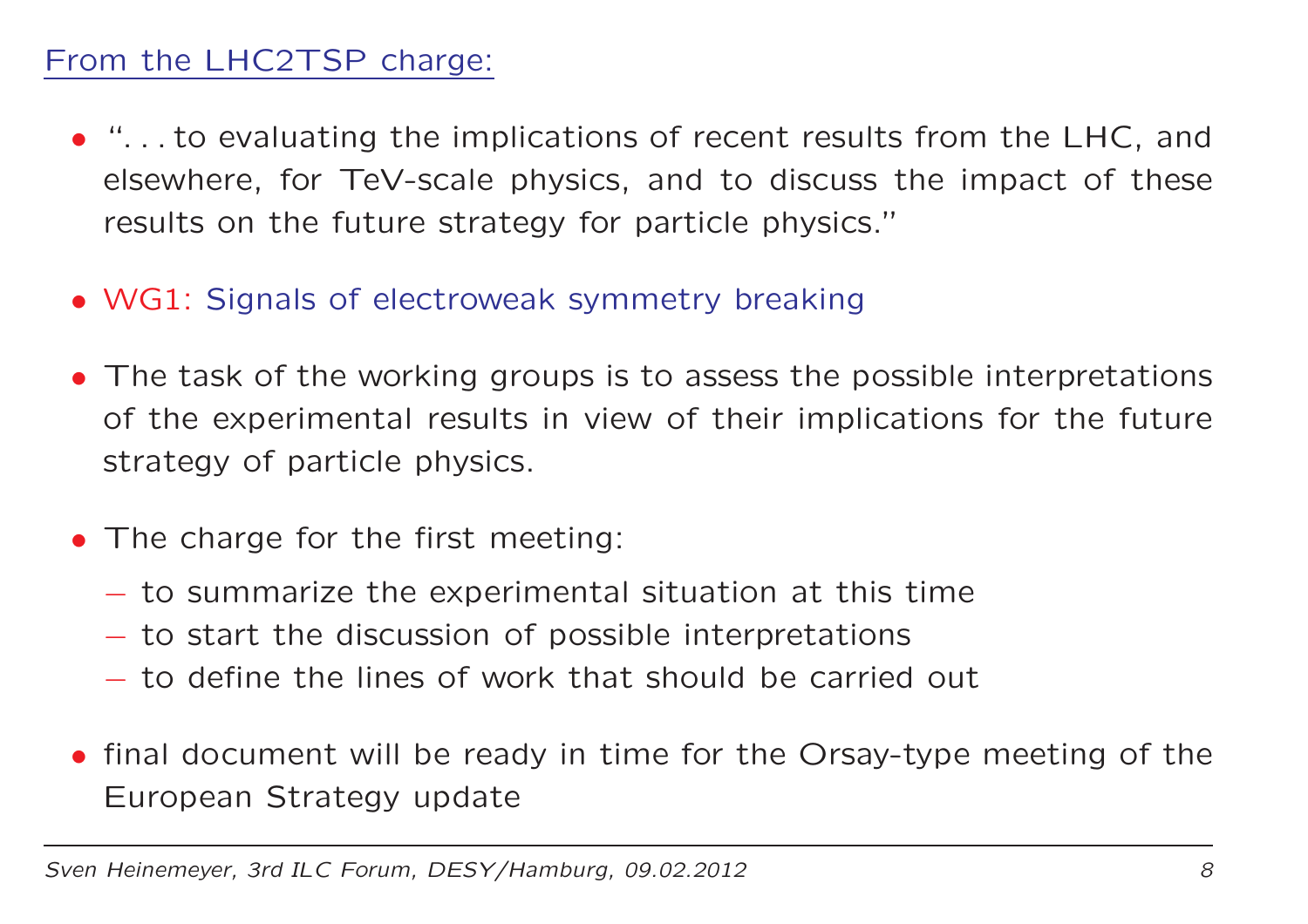- observation of a state compatible with
- $-$  non-exclusion of
- A: non-SM-like Higgs with  $M_H \lesssim$  $\lesssim 115$  GeV
- B: SM-like Higgs with 115 GeV  $\lesssim M_H \lesssim$  $\lesssim 140\,$  GeV
- C: non-SM-like Higgs with  $\dots$  GeV  $\lesssim M_H\lesssim$  $\lesssim$   $\ldots$  GeV
- D: a "very heavy" Higgs
- E: "nothing" (weak signal?)

Right now: B looks "most probable"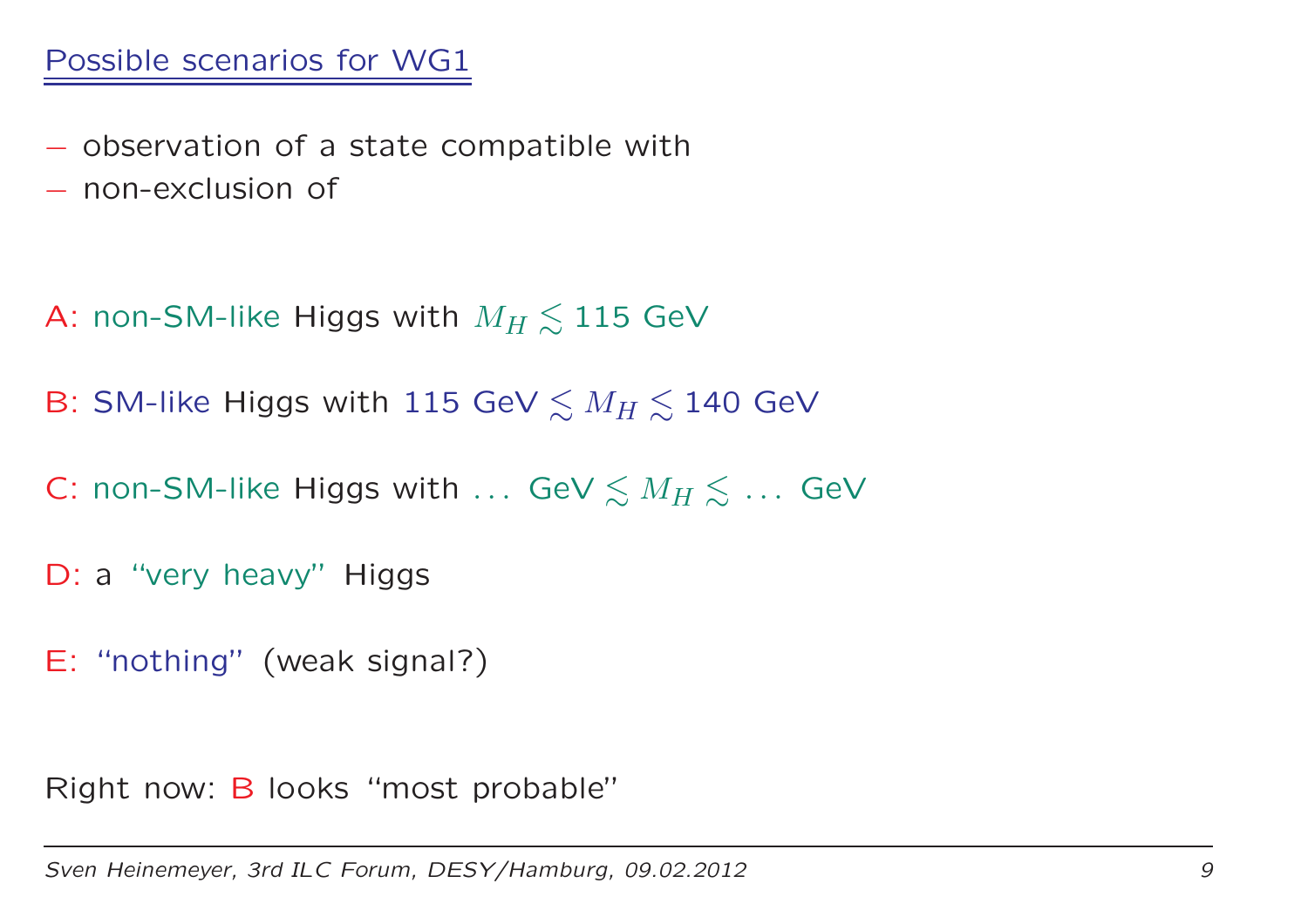# Unofficial(!) LHC combination:

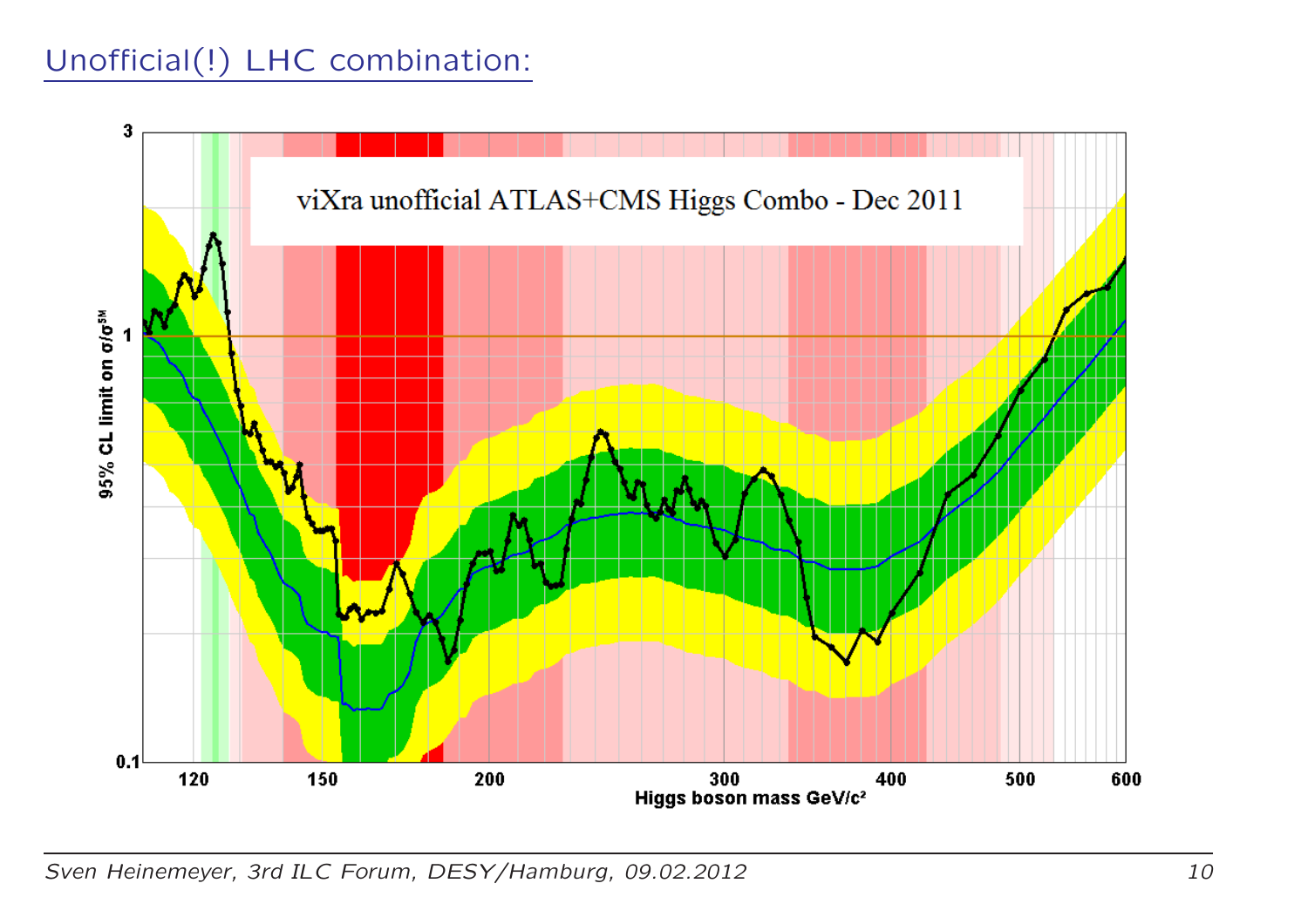### Data assumptions

Right now:  $\mathcal{L} \sim 4 - 5$  fb<sup>-1</sup> @ 7 TeV analyzed: up to  $\sim$  2 fb $^{-1}$ End of 2012:  $\mathcal{L} \sim 15$  fb<sup>-1</sup> © 8 TeV For our analysis/write-up:  $\mathcal{L} \lesssim 10\,\rm{fb^{-1}}$  @ 7/8 TeV ?<br>(at heaty right after IGUED 2012) (at best: right after ICHEP 2012) ⊕ combination of ATLAS and CMS !?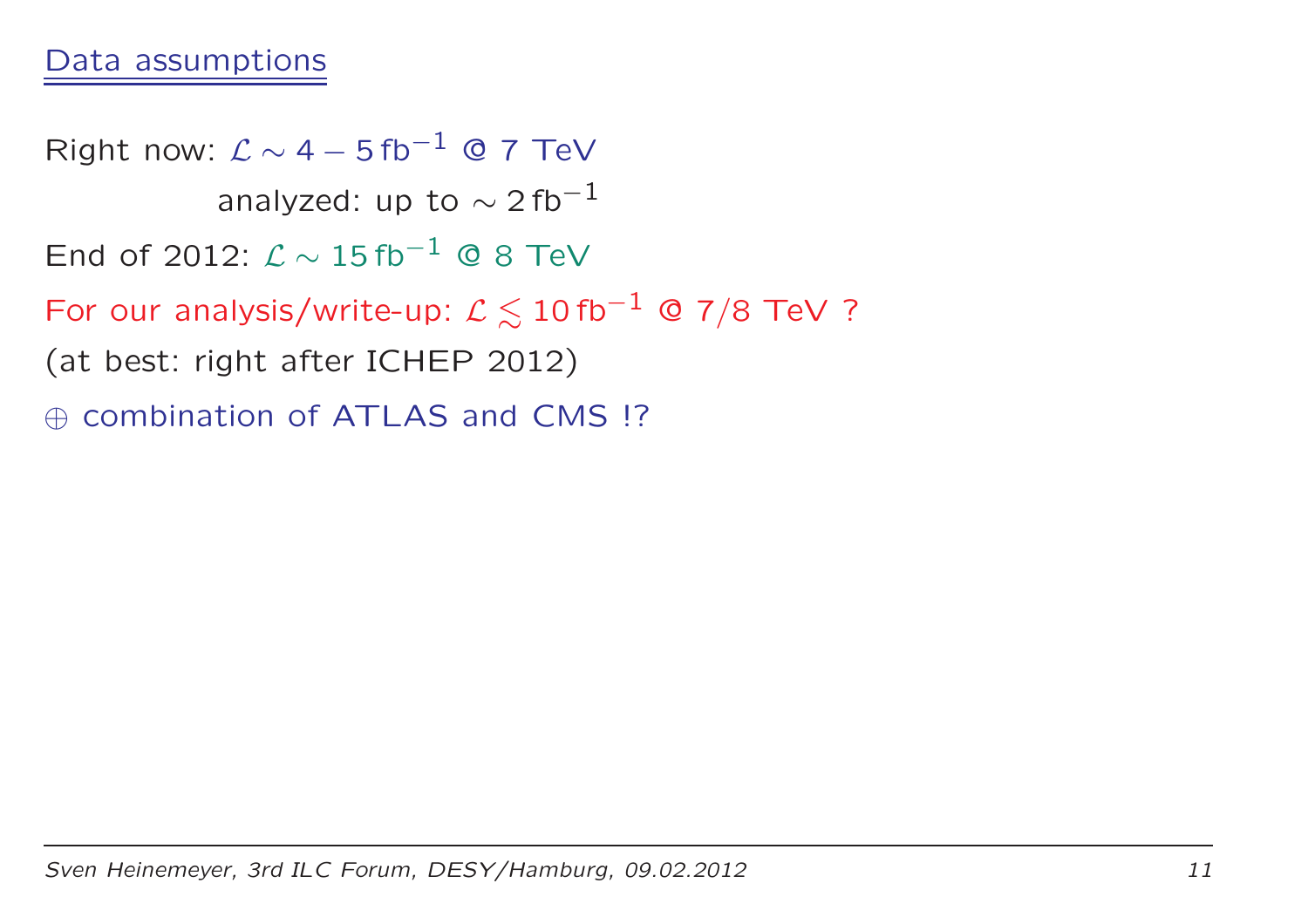#### Data assumptions

Right now:  $\mathcal{L} \sim 4 - 5$  fb<sup>-1</sup> © 7 TeV analyzed: up to  $\sim$  2 fb $^{-1}$ End of 2012:  $\mathcal{L} \sim 15$  fb<sup>-1</sup> © 8 TeV For our analysis/write-up:  $\mathcal{L} \lesssim 10\,\rm{fb^{-1}}$  @ 7/8 TeV ?<br>(at heaty right after IGUED 2012) (at best: right after ICHEP 2012) ⊕ combination of ATLAS and CMS !?

Still possible: we will not have <sup>a</sup> definite answer by 06/2012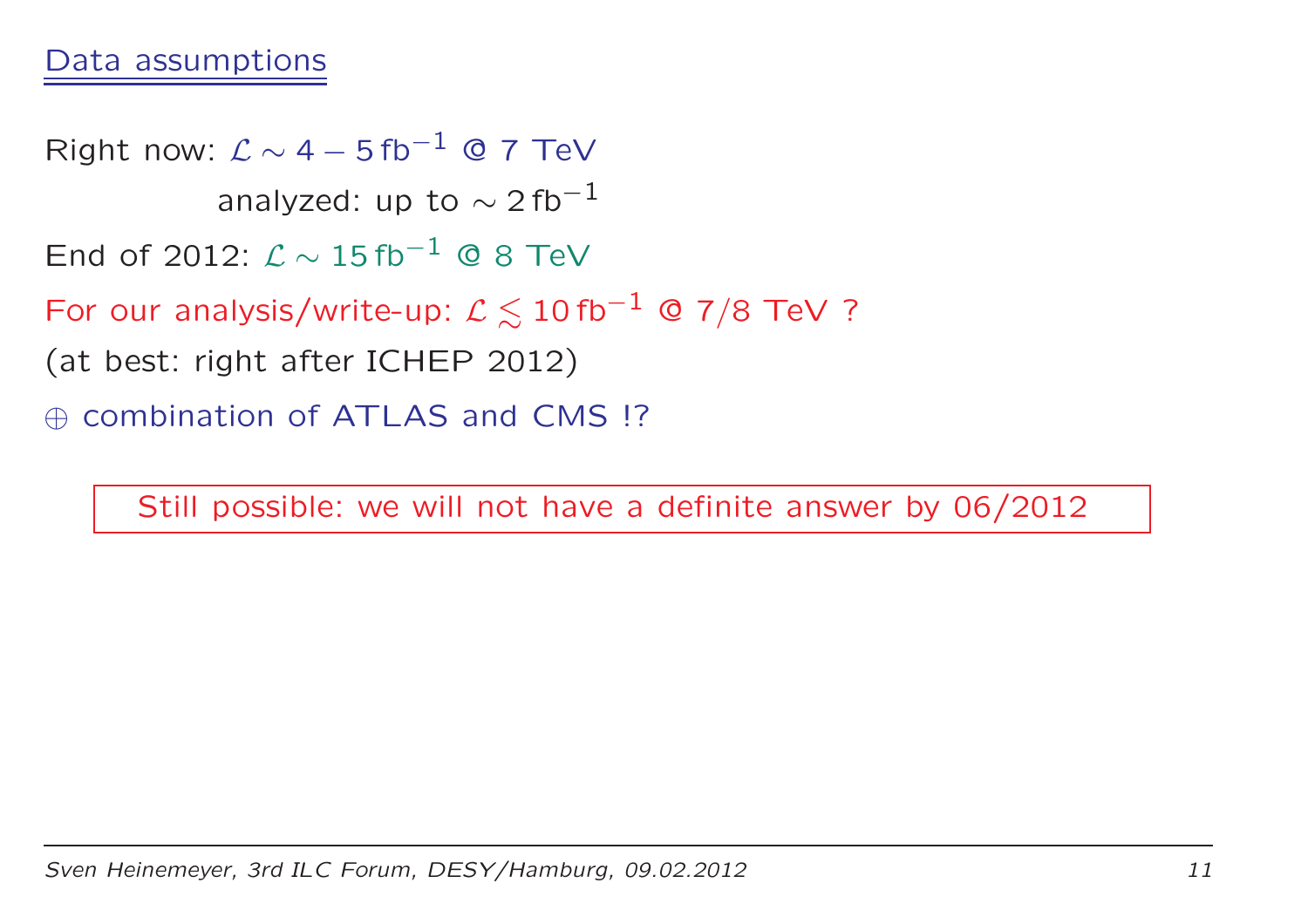### Data assumptions

Right now:  $\mathcal{L} \sim 4 - 5$  fb<sup>-1</sup> @ 7 TeV analyzed: up to  $\sim$  2 fb $^{-1}$ End of 2012:  $\mathcal{L} \sim 15$  fb<sup>-1</sup> © 8 TeV For our analysis/write-up:  $\mathcal{L} \lesssim 10\,\rm{fb^{-1}}$  @ 7/8 TeV ?<br>(at heaty right after IGUED 2012) (at best: right after ICHEP 2012) ⊕ combination of ATLAS and CMS !?

Still possible: we will not have <sup>a</sup> definite answer by 06/2012

Right now:

- prepare ourselves for "our" data set
- discussion of how results are presented:  $p_0$ , "cyan band", channel by channel, ...
- $-$  interpretation of results (TH  $\leftrightarrow$  EXP)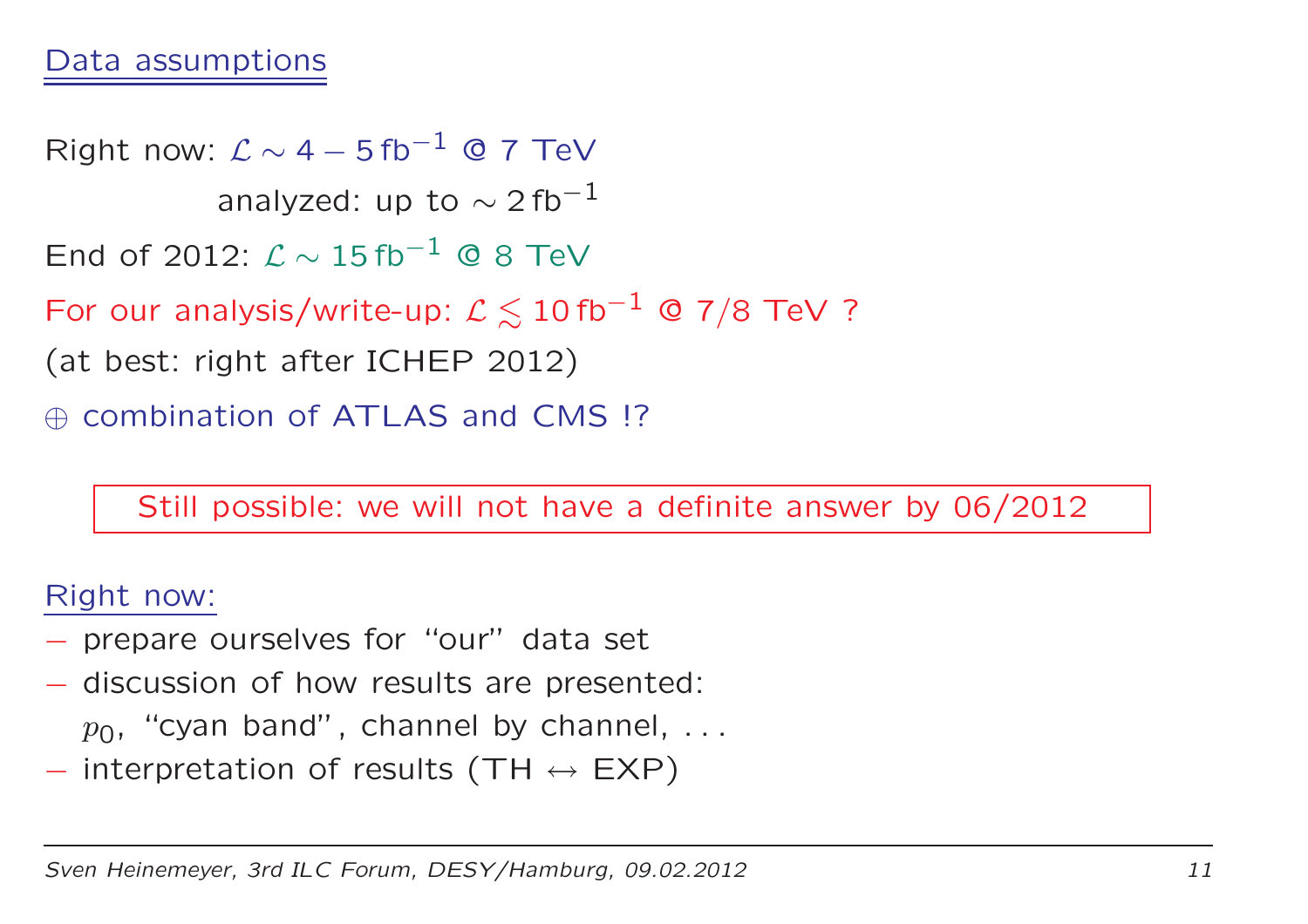#### The tasks:

(according to the WG1 Twiki page)

- 1. Theorist should try to interpret the existing (and/or anticipated) LHC results (on Higgs/EWSB/other) searches in their favorite model. Which models are still allowed, which are excluded? How do they differ in their LC phenomenology? How does this compare to the HL-LHC expectations?
- 2. For particular models of specific interest it can be possible to put data (XS, BR, ...) on <sup>a</sup> web page so that it can be used by experimental groups/analyses (this will be WG1 convenor moderated)  $\rightarrow$  TH
- 3. Experimental expectations for Higgs searches (for 2011/2012 data), what are the expectations on the determination of Higgs properties of <sup>a</sup> possible signal?
- 4. How can/should experimental results are presented? sigma <sup>x</sup> BR, channel by channel,  $\ldots \rightarrow TH \oplus EXP$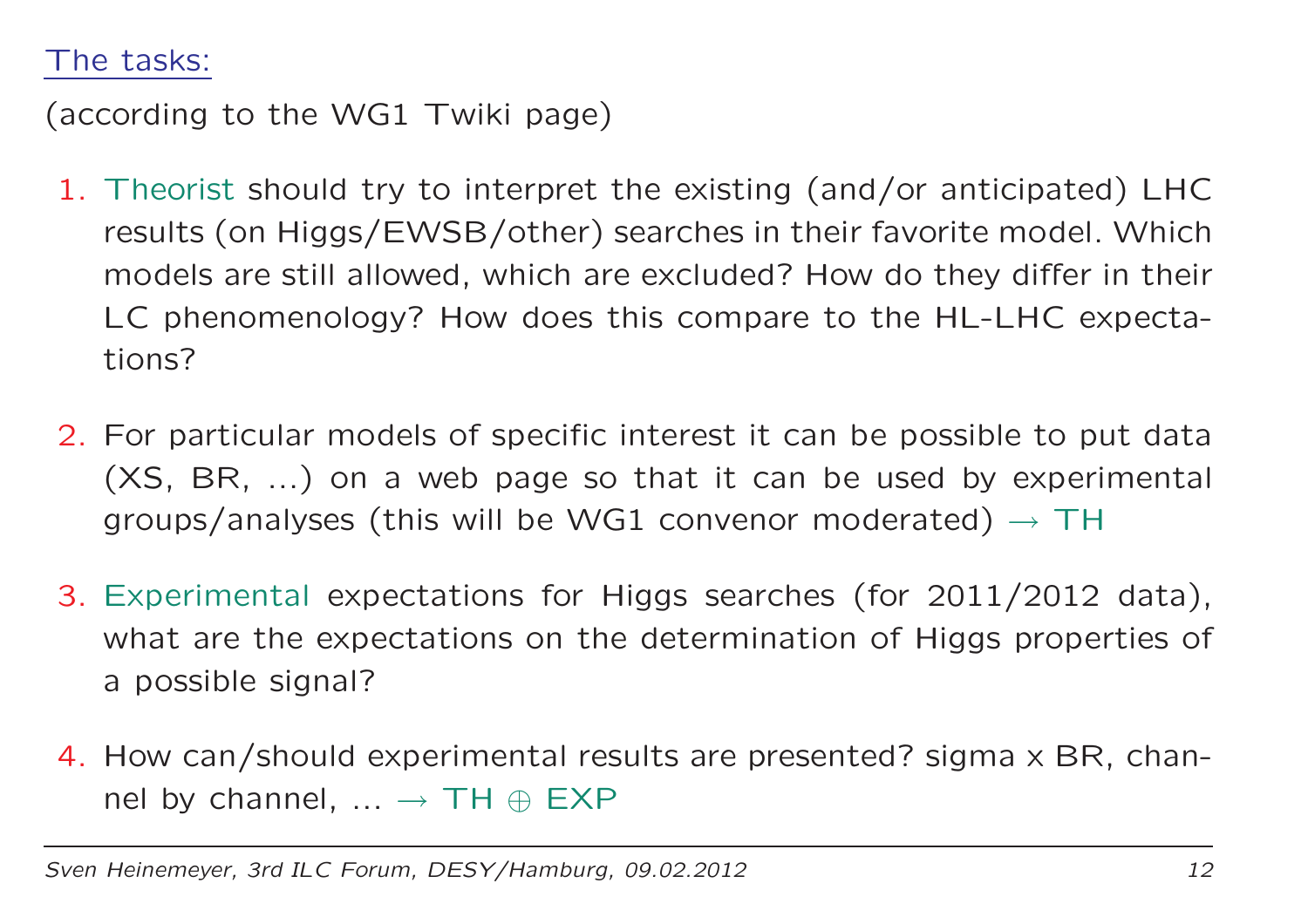- 5. Insert the assumption of <sup>a</sup> SM-like Higgs and the LHC measurements assuming 10/fb at <sup>7</sup> TeV into your Higgs analysis (in the 'favored' mass rang of 115 - 135 GeV). What can be measured?  $\rightarrow$  TH  $\oplus$  EXP
- $6.$  The same as task 5, but for the assumption of reduced couplings (or other deviations from a SM-like Higgs).  $\rightarrow$  TH  $\oplus$  EXP
- 7. Insert the assumption of <sup>a</sup> Higgs signal and some evidence of SUSY (or another favored model) into your analysis/fits. What can we learn?  $\rightarrow$  TH  $\oplus$  EXP
- 8. Assume large  $M_H$ , prepare an analysis in the  $M_H$ –Г $_H$  plane.  $\rightarrow$  TH  $\oplus$  EXP
- 9. VV scattering at <sup>7</sup> TeV: what is the status? What can be done?  $\rightarrow$  TH  $\oplus$  EXP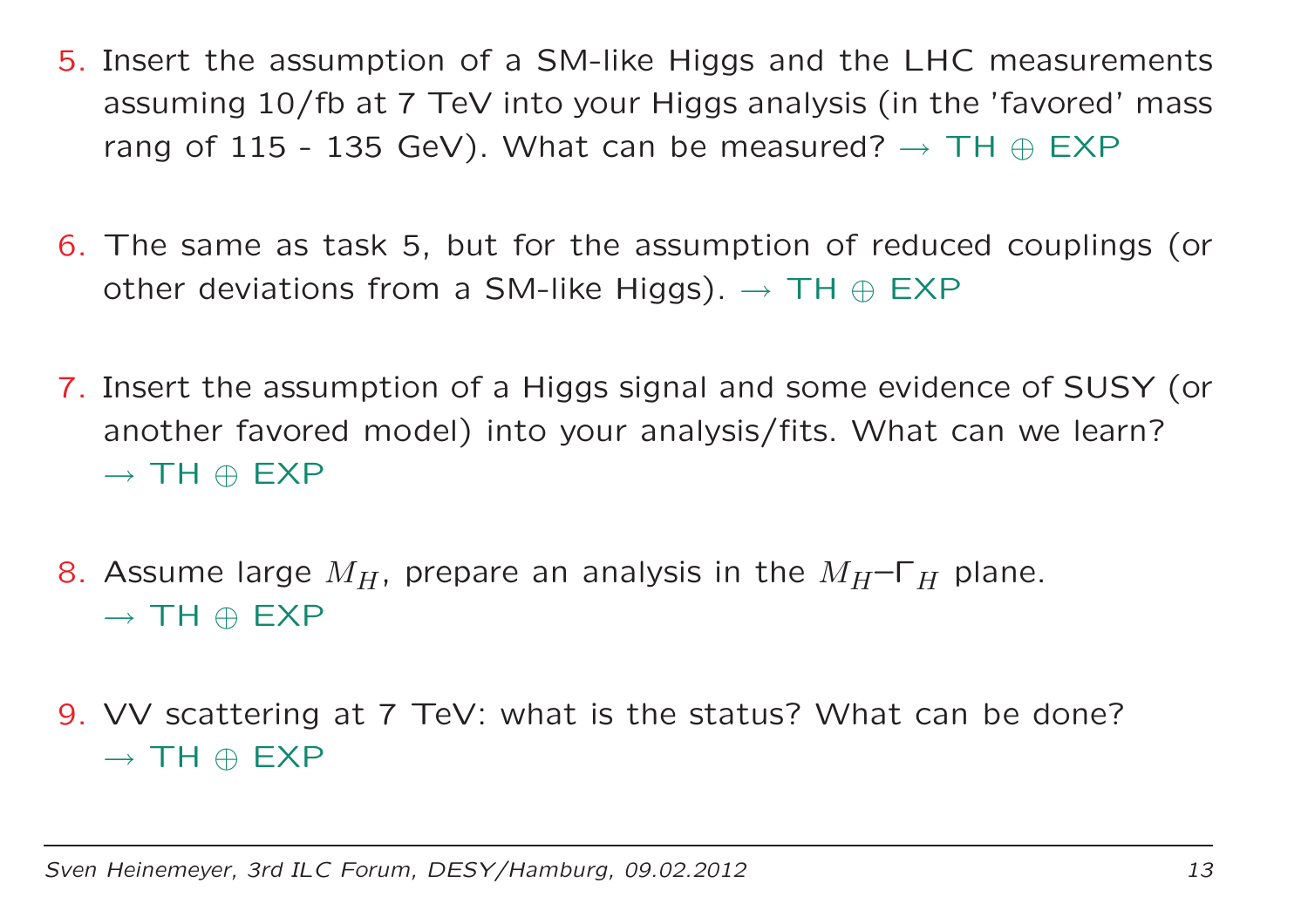# Guessing for 10-20 fb<sup>-1</sup>

Assume factor 10 in luminosity, ~ factor 3-4 in sensitivity

- Can be better because of improved analysis, tighter cuts, ...
- Can be worse because of systematics, high pileup, ...
- Worse for couplings: should also treat ggH, VBF, ... independent

## **Guesses of measurement precisions for a SM Higgs:**

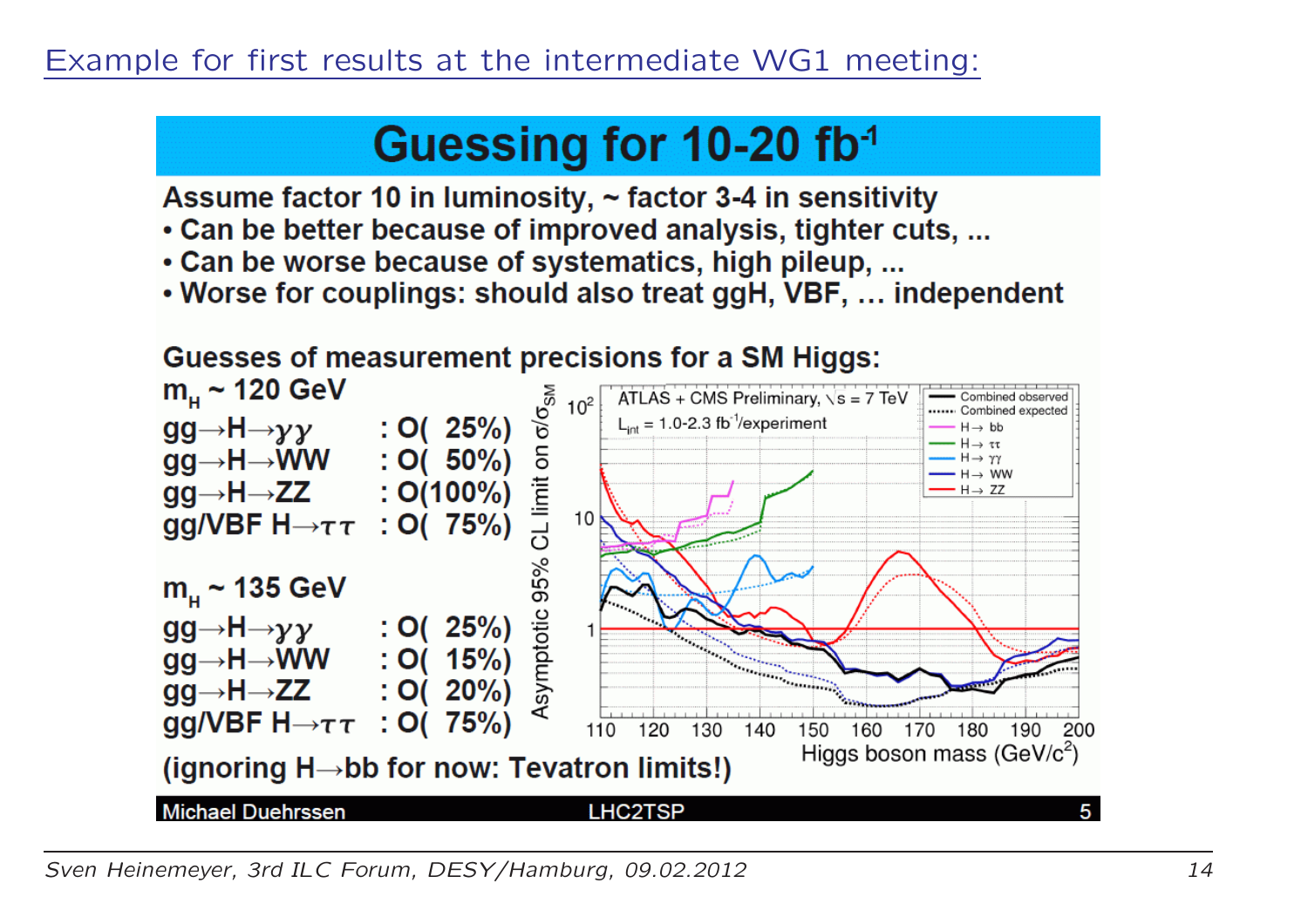Example for first results at the intermediate WG1 meeting:

[D. Zerwas, SFitter '11]



Sven Heinemeyer, 3rd ILC Forum, DESY/Hamburg, 09.02.2012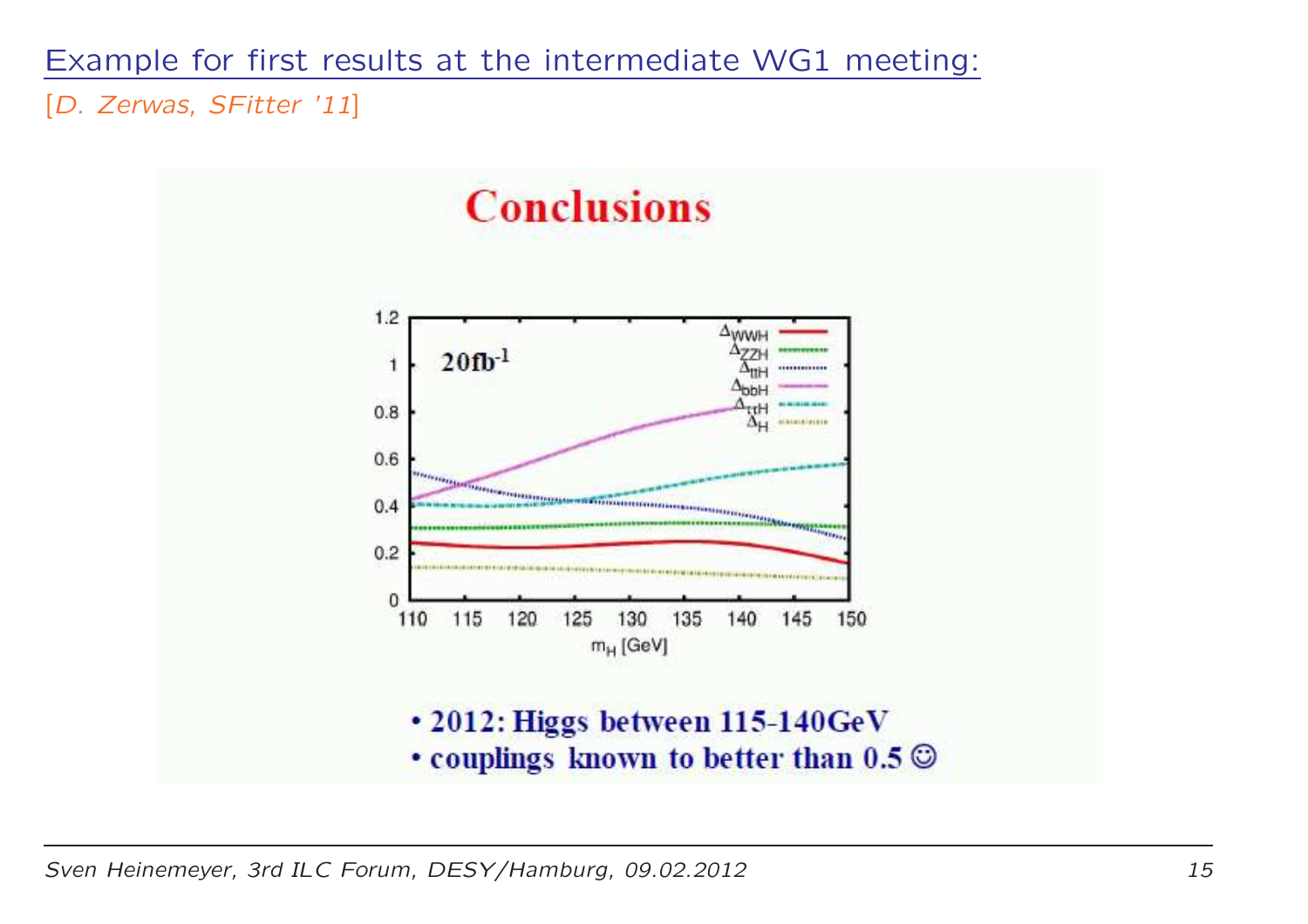To be kept in mind for the LHC2TSP:

- a) How well do the observed signatures in the early LHC data constrain the possible physics scenario?
- b) What could be the impact of early LHC results on the choice of the next facility and its (ultimate) energy reach and luminosity?
- c) What would be the possible implications for the machine and the detector design?
- ⇒ skeleton draft very soon<br>A honofully with some nat
- $\rightarrow$  hopefully with some names assigned
- $\Rightarrow$  Document about the LHC physics implications from "US"!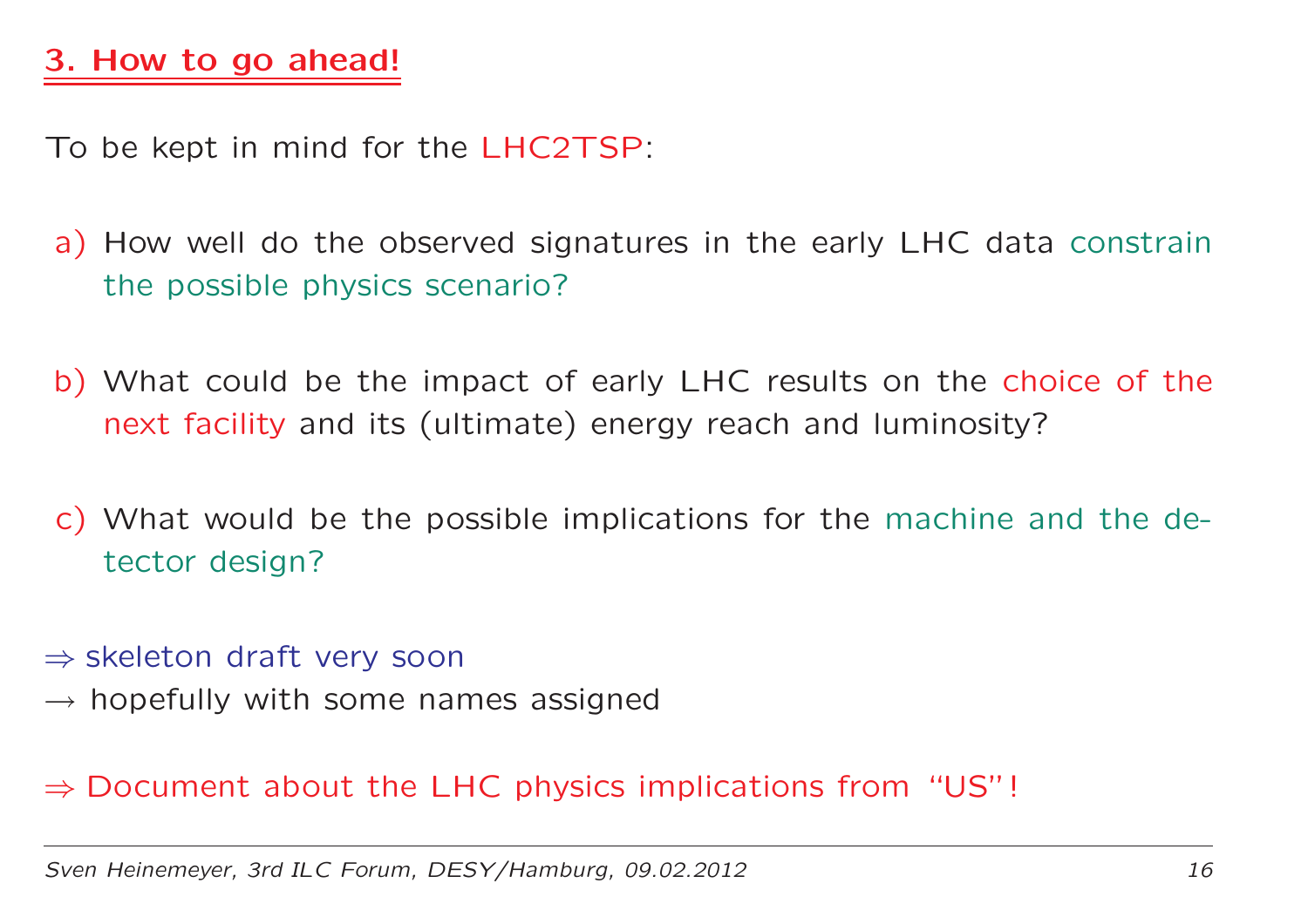#### My personal view:

Finding <sup>a</sup> particle that is compatible with

<sup>a</sup> light (SM-like?) Higgs boson

is the best case scenario for the ILC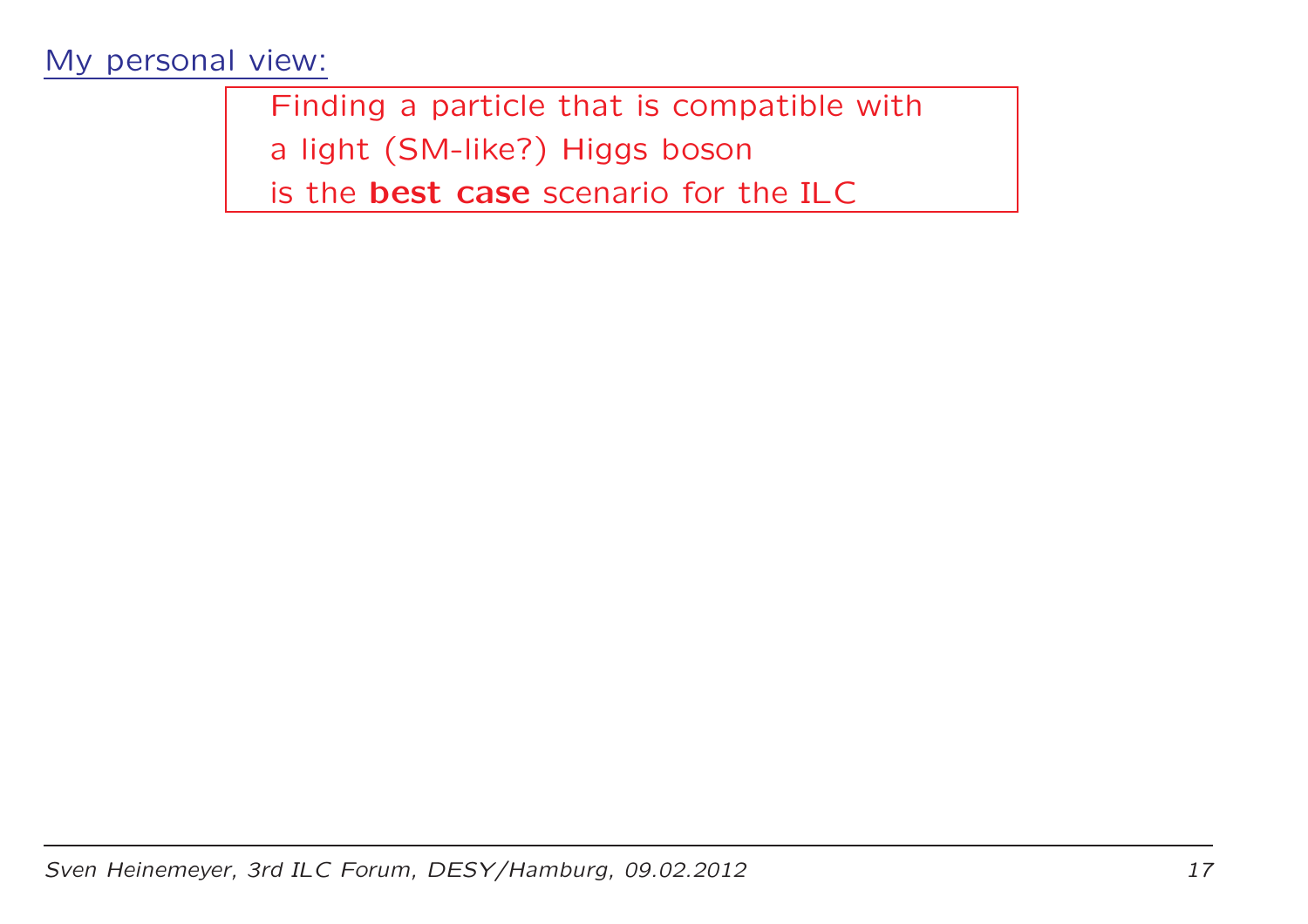#### My personal view:

Finding <sup>a</sup> particle that is compatible with <sup>a</sup> light (SM-like?) Higgs boson is the **best case** scenario for the ILC

## Higgs physics at the ILC:

SM Higgs @ ILC:

Precise measurement of:

- 1. Higgs boson mass,  $\delta M_H \approx$  50 MeV  $\,$
- 2. Higgs boson width (direct/indirect)
- 3. Higgs boson couplings,  $\mathcal{O}(\text{few}\%)$   $\Rightarrow$
- 4. Higgs boson quantumnumbers: spin, . . .



Sven Heinemeyer, 3rd ILC Forum, DESY/Hamburg, 09.02.2012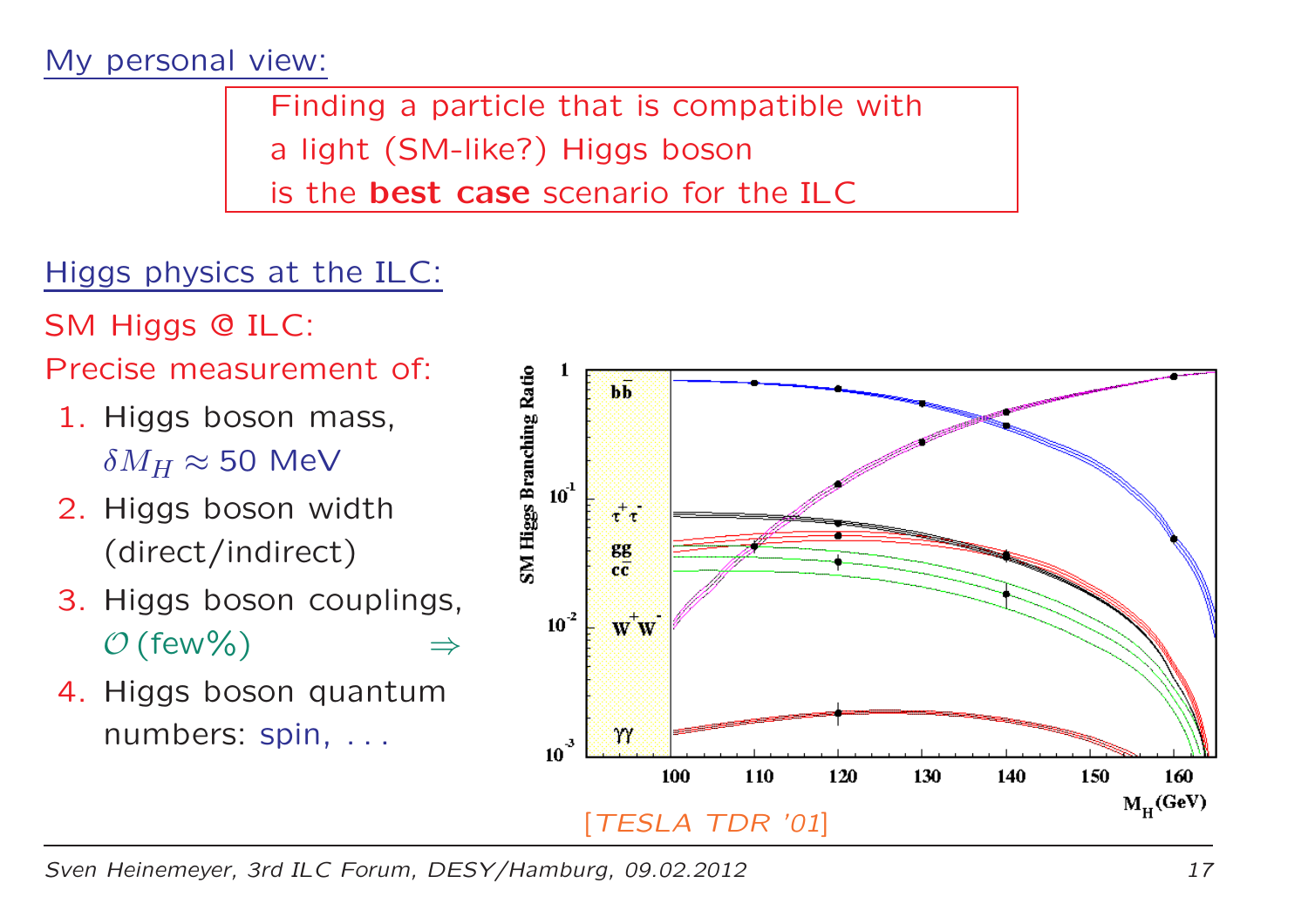# "Normal(?)" MSSM scenario:



 $\Rightarrow$  measurable deviations (at least in some parts of the parameter space)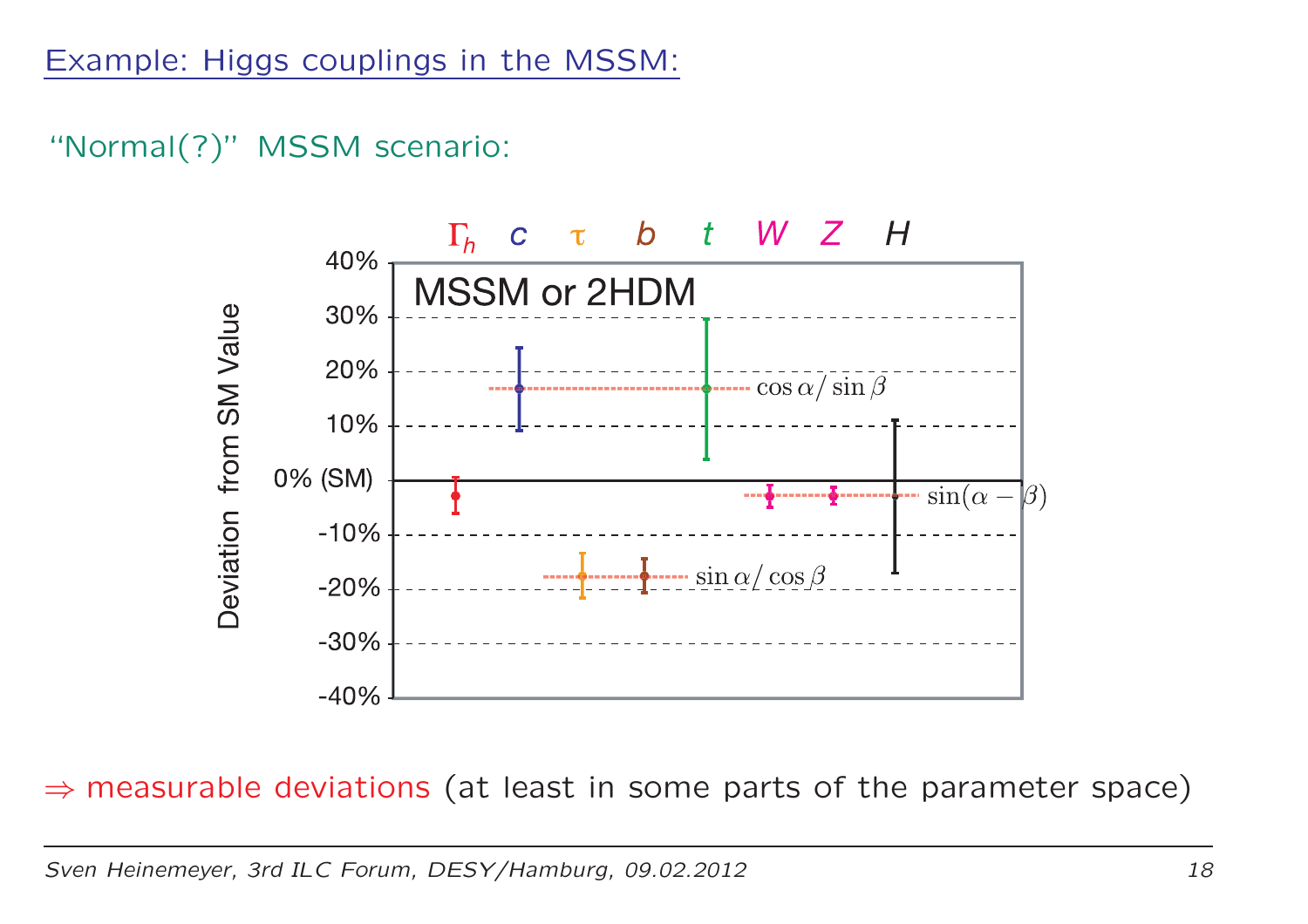For  $M_A \gtrsim 150$  GeV:

The lightest MSSM Higgs is SM-like  $\Rightarrow$  SM analysis applies!

The heavy MSSM Higgses:  $M_A \approx M_H \approx M_{H^\pm}$ 

 $\rightarrow$  coupling to gauge bosons  $\sim$  0 ⇒ $\Rightarrow$  no decay  $H \rightarrow WW^{(*)}$ , ...

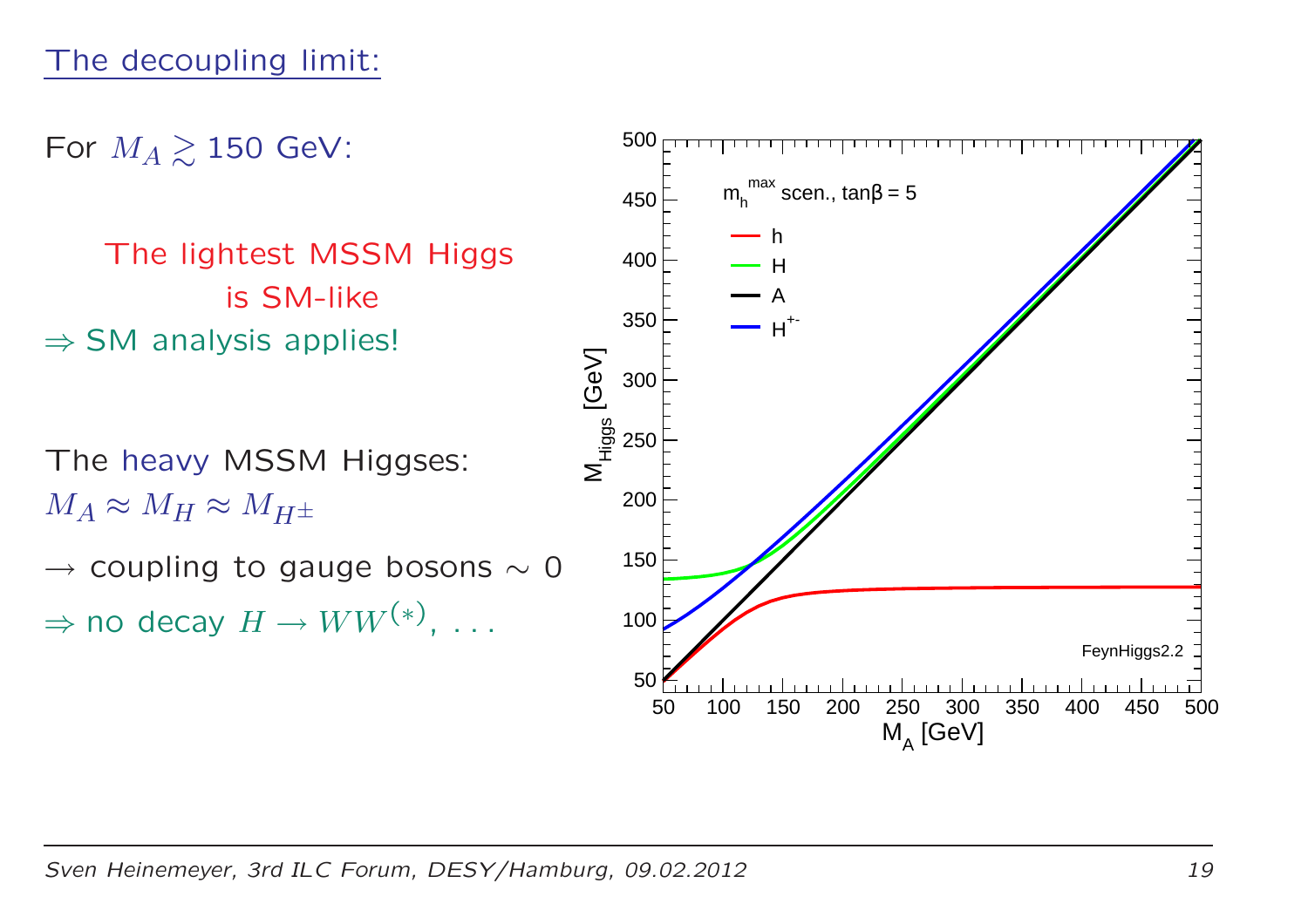# Indirect determination of unknown Higgs sector parameters

LHC/ILC reach for MSSM Higgs bosons:

LHC:

 $h$  : all  $M_A$  $H, A$  : unreachable parts − tan β plane  $\textsf{CMS}, \textsf{30 fb}^{-1}$ ,  $m_h^{\mathrm{max}}$  $h^{HdX}$  scenario: ⇒

ILC:

kinematic limit:  $M_A \lesssim \sqrt{s}/2$  $\rightarrow$   $\sqrt{s} = 800$  GeV  $\rightarrow \sqrt{s} = 1000$  GeV

 $\gamma\gamma$  : kinematic limit:  $M_A \lesssim 0.8 \sqrt{s}$ 



Sven Heinemeyer, 3rd ILC Forum, DESY/Hamburg, 09.02.2012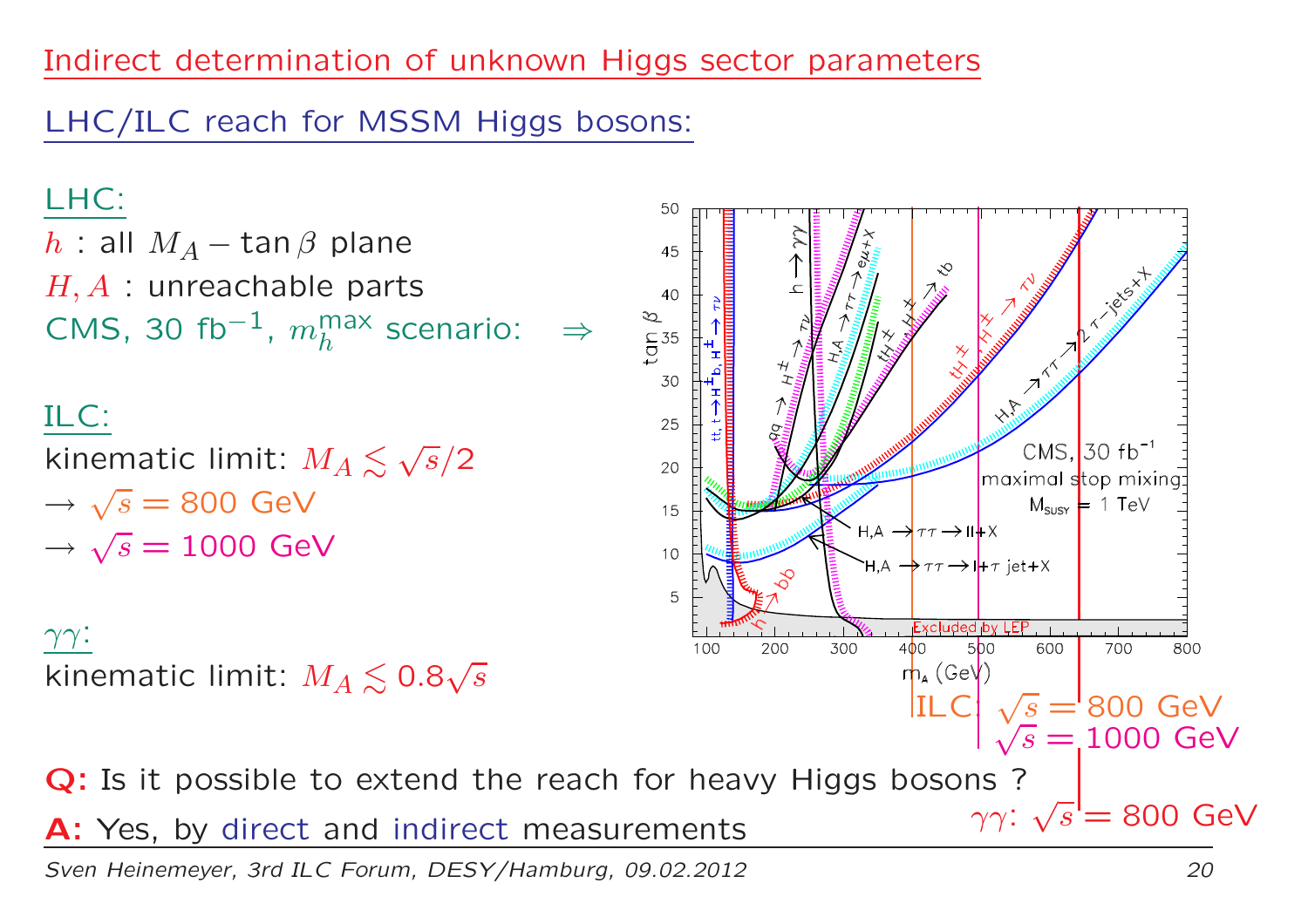The LHC finds only <sup>a</sup> SM-like Higgs and nothing else

**Q:** Do we still need the ILC with GigaZ?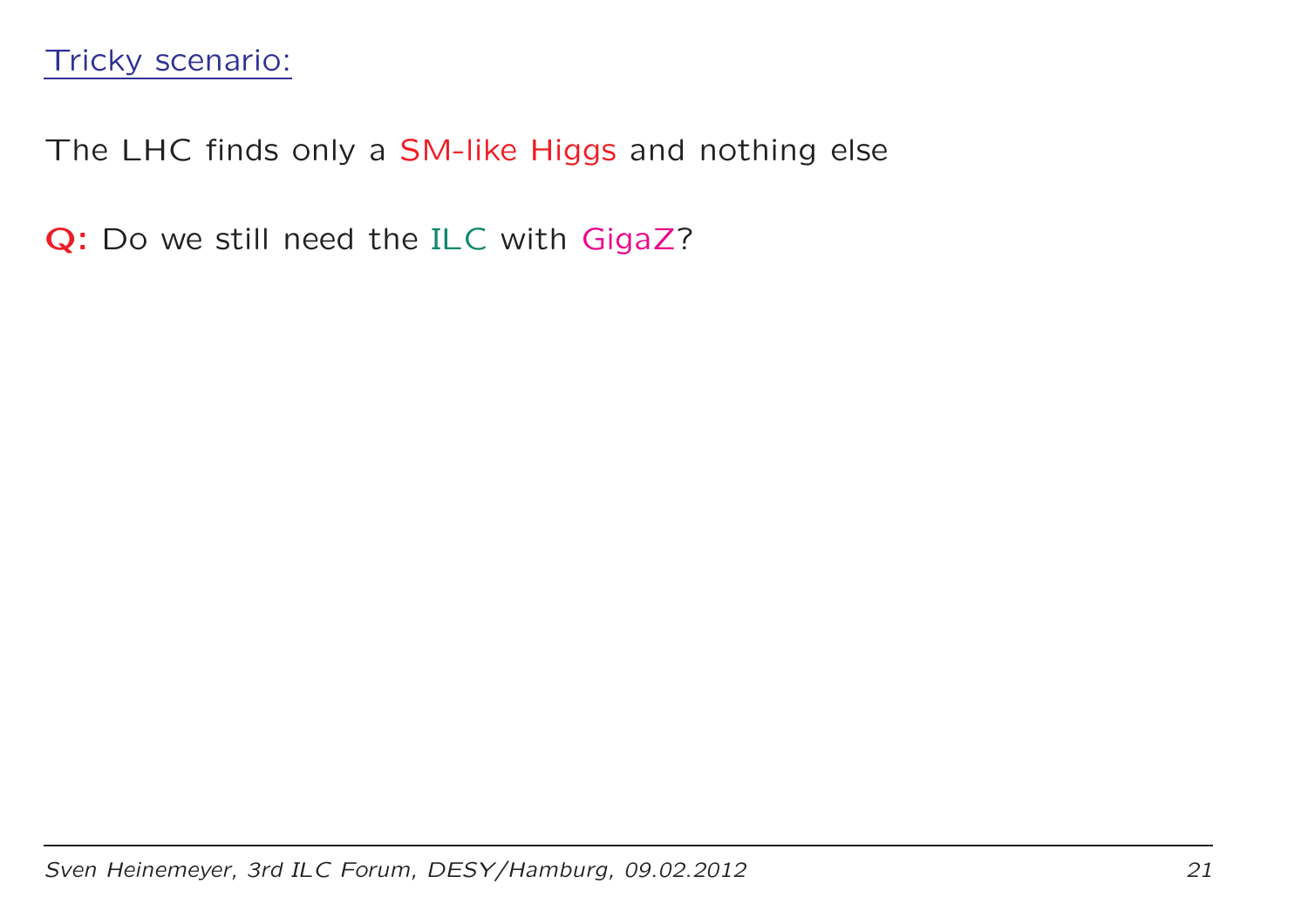The LHC finds only <sup>a</sup> SM-like Higgs and nothing else

**Q:** Do we still need the ILC with GigaZ?

**A:** Of course!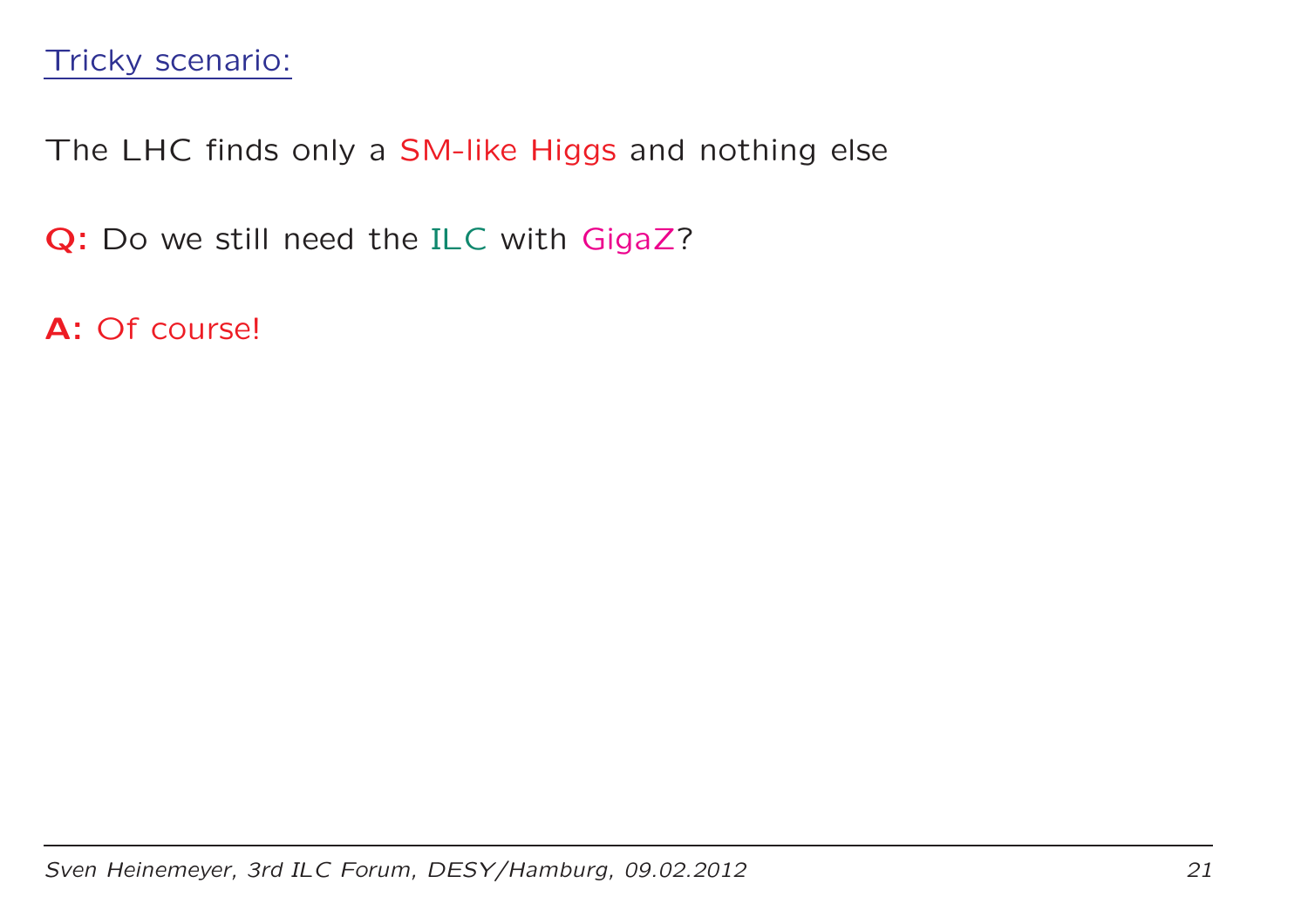The LHC finds only <sup>a</sup> SM-like Higgs and nothing else

**Q:** Do we still need the ILC with GigaZ?

**A:** Of course! Or better: even more!

The  $ILC+GigaZ$  provides:

- precise Higgs coupling measurements (ILC)
- precision observable measurements (GigaZ)
- $\Rightarrow$  Only the ILC+GigaZ can find deviations from the SM predictions via<br>the various precision measurements the various precision measurements

⇒Only the ILC+GigaZ can point towards extensions of the SM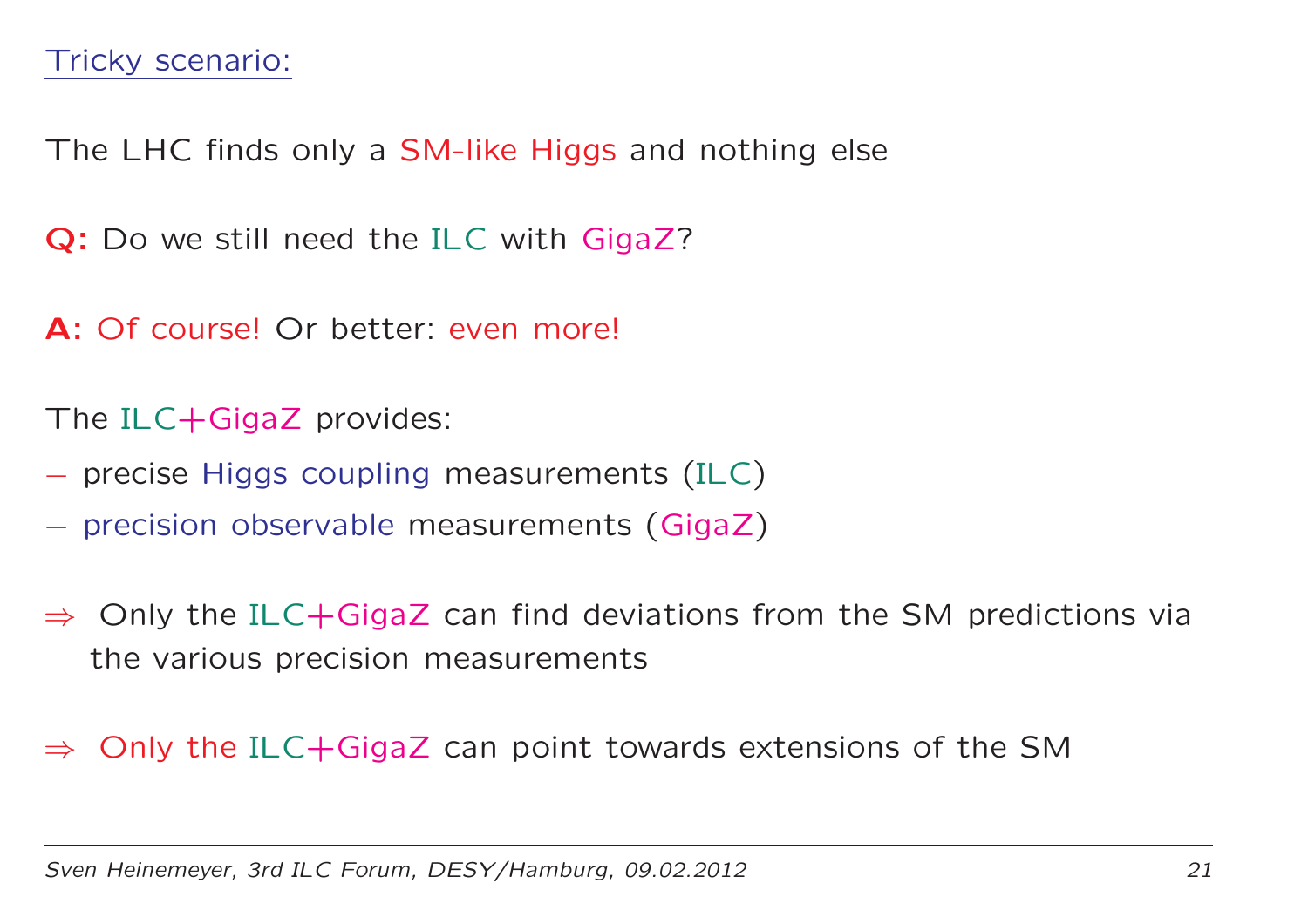Finding <sup>a</sup> particle that is compatible with <sup>a</sup> light (SM-like?) Higgs boson is the best case scenario for the ILC

#### How to go ahead?

(if not strongly discouraged by <sup>2012</sup> data . . . )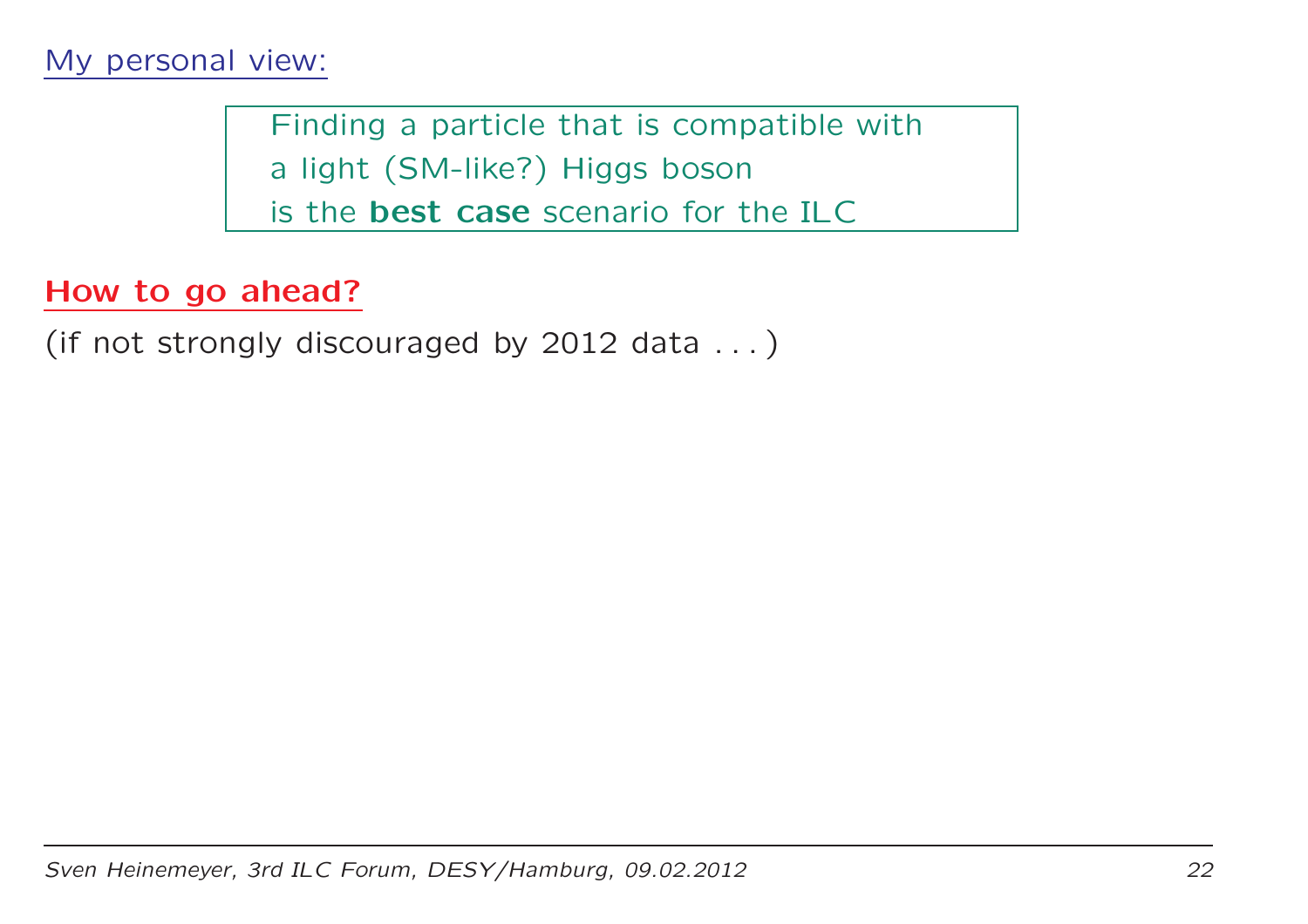#### My personal view:

Finding <sup>a</sup> particle that is compatible with <sup>a</sup> light (SM-like?) Higgs boson is the best case scenario for the ILC

#### How to go ahead?

(if not strongly discouraged by <sup>2012</sup> data . . . )

- ILC as a Higgs (and top) factory
- Staged approach?
	- start at lower energies to produce  $\mathcal{O}\left(10^5\right)$  Higgs bosons
	- $-$  go to higher energies for top physics
	- go to higher energies for TeV scale exploration
- go to other options: GigaZ,  $\gamma\gamma$ , ...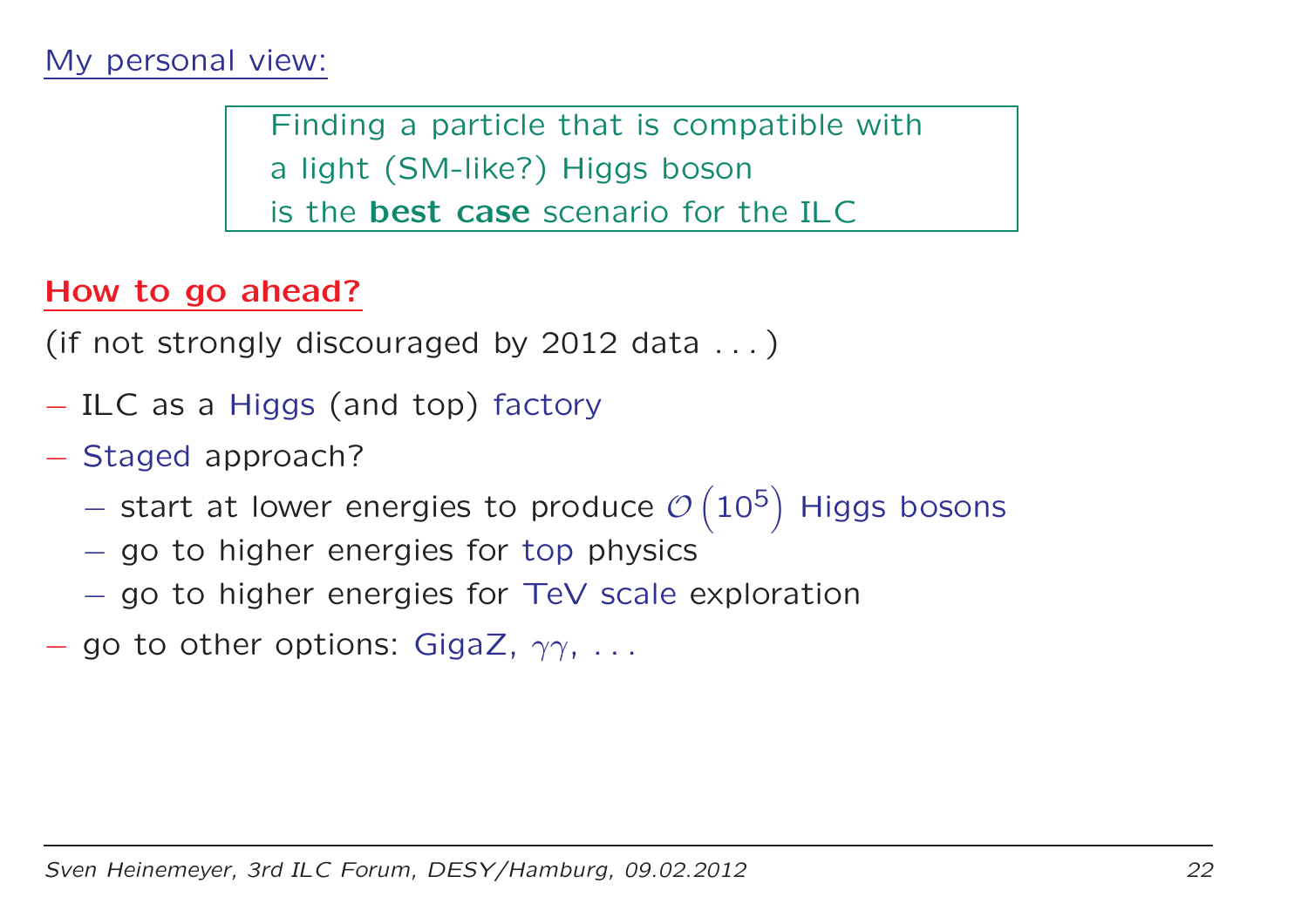#### My personal view:

Finding <sup>a</sup> particle that is compatible with <sup>a</sup> light (SM-like?) Higgs boson is the best case scenario for the ILC

#### How to go ahead?

(if not strongly discouraged by <sup>2012</sup> data . . . )

- ILC as a Higgs (and top) factory
- Staged approach?
	- start at lower energies to produce  $\mathcal{O}\left(10^5\right)$  Higgs bosons
	- $-$  go to higher energies for top physics
	- go to higher energies for TeV scale exploration
- go to other options: GigaZ,  $\gamma\gamma$ , ...

# ⇒ We have to speak unanimously in favor of the ILC!  $\Rightarrow$  We have to act THIS YEAR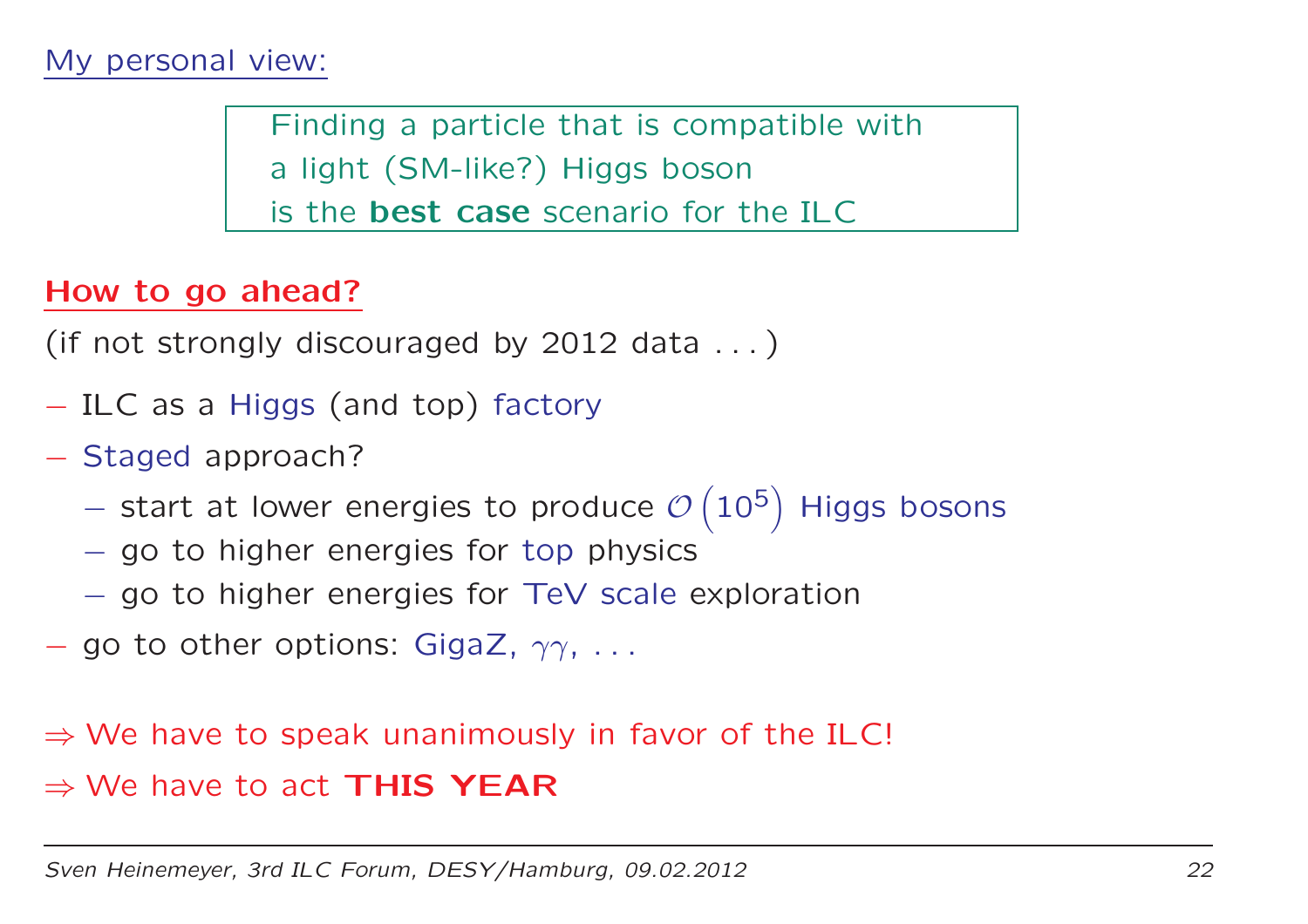## Got you interested in LHC2TSP?

Do you think this is <sup>a</sup> worthwhile effort?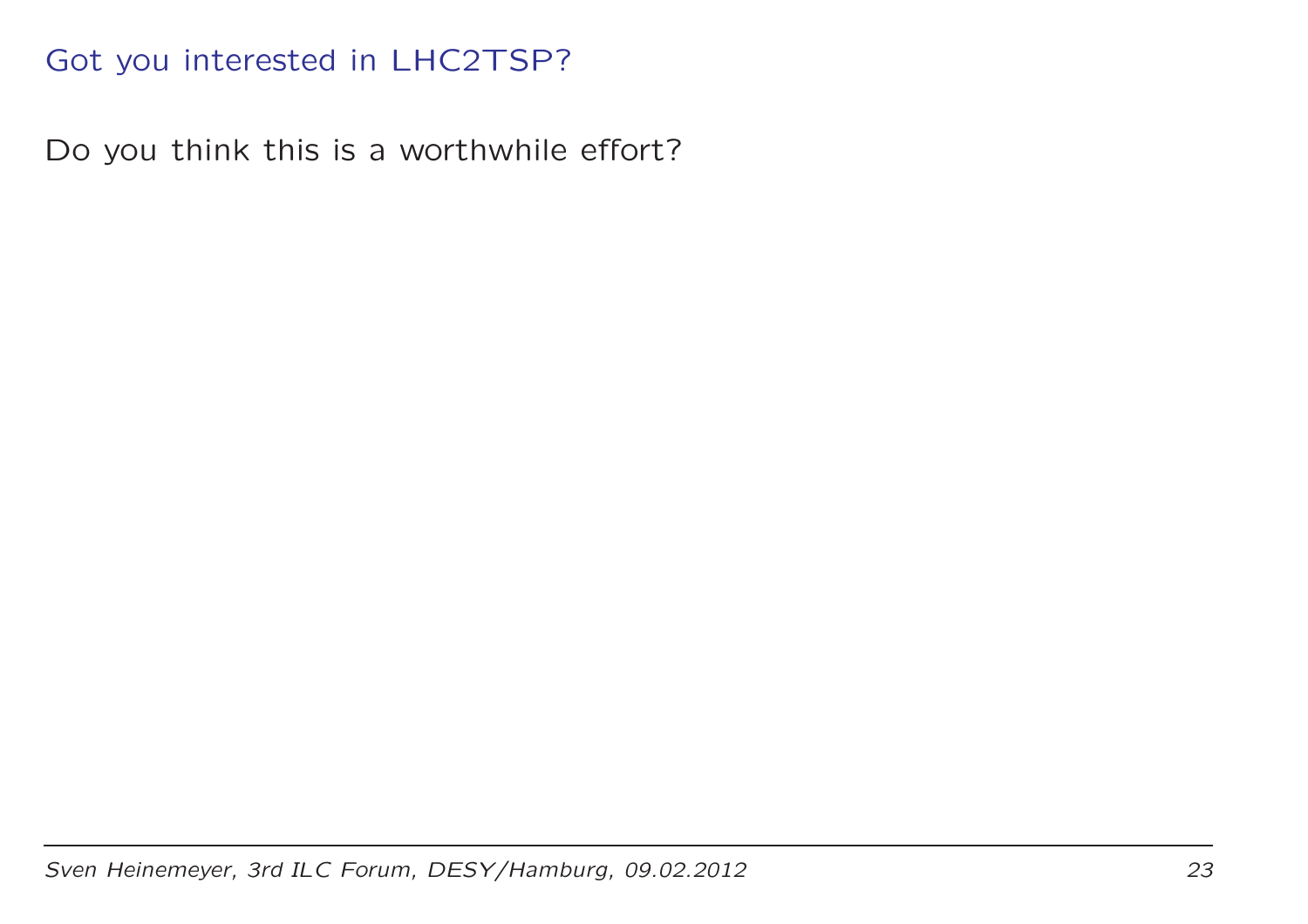## Got you interested in LHC2TSP?

Do you think this is <sup>a</sup> worthwhile effort?

 $\Rightarrow$  join the next <code>LHC2TSP</code> meeting at CERN 03/2012!